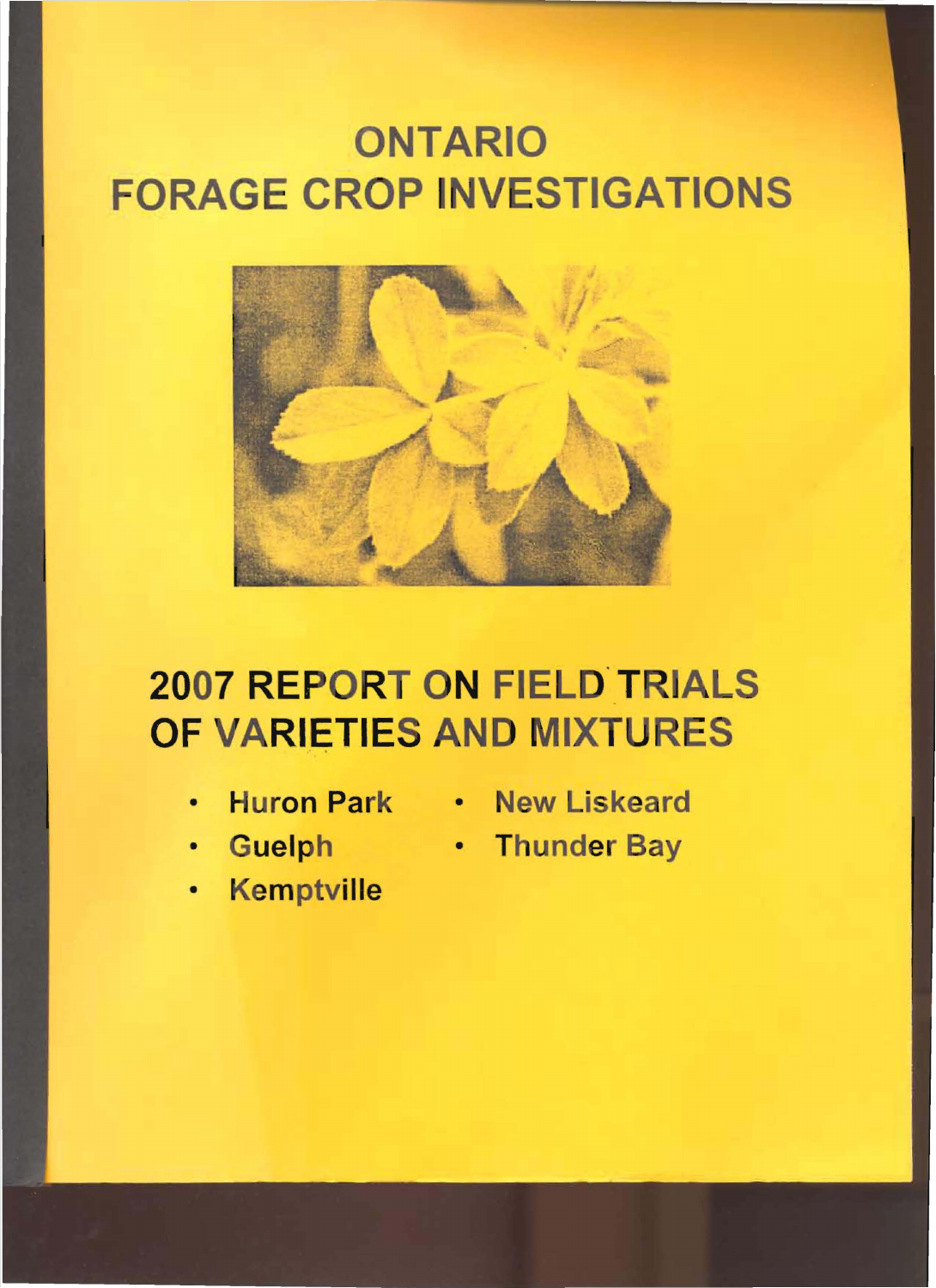## **REPORT ON FORAGE CROPS TRIALS**

### **ONTARIO FORAGE CROP COMMITTEE**

**Compiled by: Donna Hancock**

**Joan McKinlay Variety Sub-Committee Chair Ontario Forage Crop Committee**

**Conducted co-operatively by:**

**University of Guelph Ontario Ministry of Agriculture and Food Agriculture and Agri-Food Canada.**

**This is the 2007 Ontario Forage Crop Investigations Report. The information contained here was published as submitted by the crop coordinators. Names and addresses of each crop coordinator are provided to facilitate further inquiries if such a need arises.**

*Not For Publication:* **This is a progress report of co-operative investigations containing data, the interpretation of which may be modified with additional experimentation. Therefore, publication of any data or statements herein should not be made without prior written approval of the organization and personnel concerned.**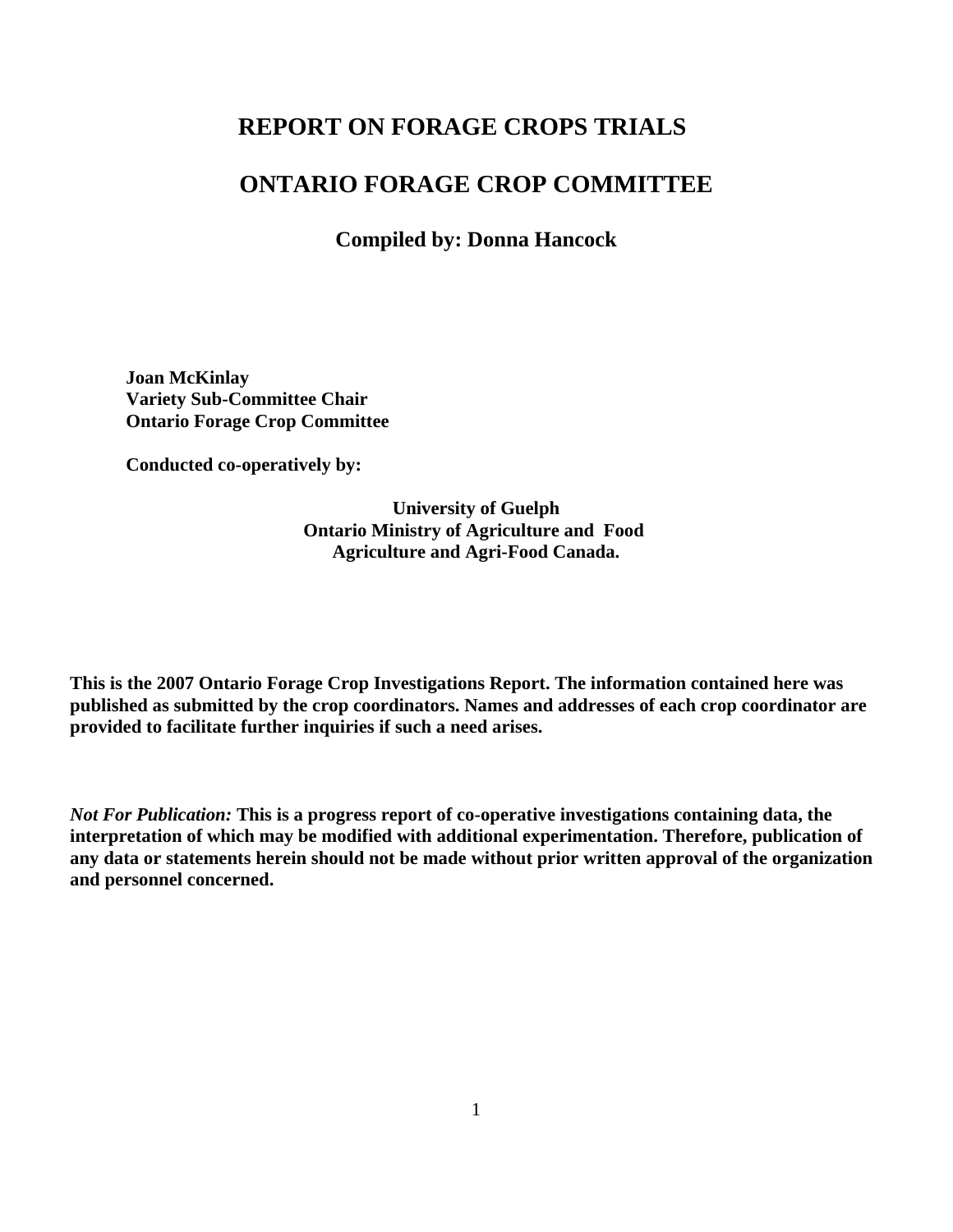#### **ONTARIO FORAGE CROP COMMITTEE VARIETY SUB-COMMITTEE**

### **EXECUTIVE and COORDINATORS for 2007**

Joan McKinlay Chair

Mr. John Madill Secretary

Dr. Steve Bowley Alfalfa, Grass, Data Coordinator

#### **ORGANIZATION**

 R.R. # 2 Ravenna, ON, N0H 2E0 Phone: (519)- 599-6236 Email: jmckinlay@bmts.com 2798 McGovern Rd., R. R. # 2

 Kemptville, ON K0G 1J0 Phone: (613)-283-1231 Fax: (613)-283-0192 Email:jemadill@ca.inter.net

Plant Agriculture Dept., University of Guelph Phone: (519) 824-4120 Ext. 58704 Fax: (519)-826-0401 Email: sbowley@uoguelph.ca

| <b>Testing Location</b>       |                    |
|-------------------------------|--------------------|
| <b>Thunder Bay</b>            | $(807)$ 475-1373   |
| <b>New Liskeard</b>           | $(705)$ 647-8525   |
|                               | x226               |
| Kemptville                    | $(613)$ 258-8336   |
| Elora (Guelph)                | $(519) 824 - 4120$ |
|                               | x58704             |
| Huron Research (519) 235-4075 |                    |
| Stn                           |                    |

Name of Cooperator Mr. Tarlock Sahota Mr. John Kobler Ms. Wendy Asbill Dr. S.R. Bowley Mr. Chris. Gillard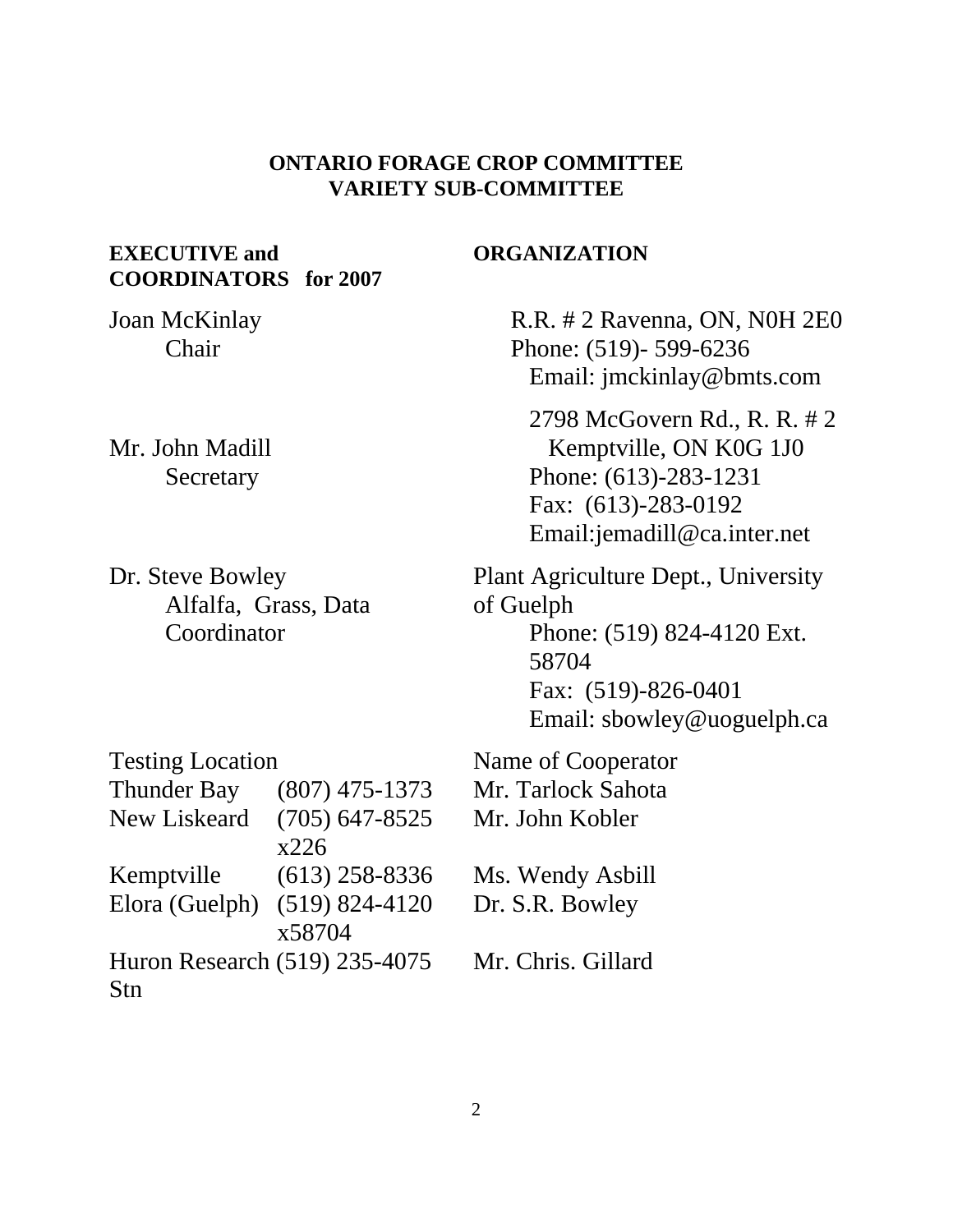| Introduction              |
|---------------------------|
| Alfalfa                   |
|                           |
| Orchardgrass              |
|                           |
| <b>Tall Fescue</b>        |
|                           |
| <b>Reed Canary</b>        |
|                           |
| <b>Early Timothy</b>      |
|                           |
| Late Timothy              |
|                           |
| <b>Meadow Fescue</b>      |
|                           |
| <b>Perennial Ryegrass</b> |
|                           |

# Contents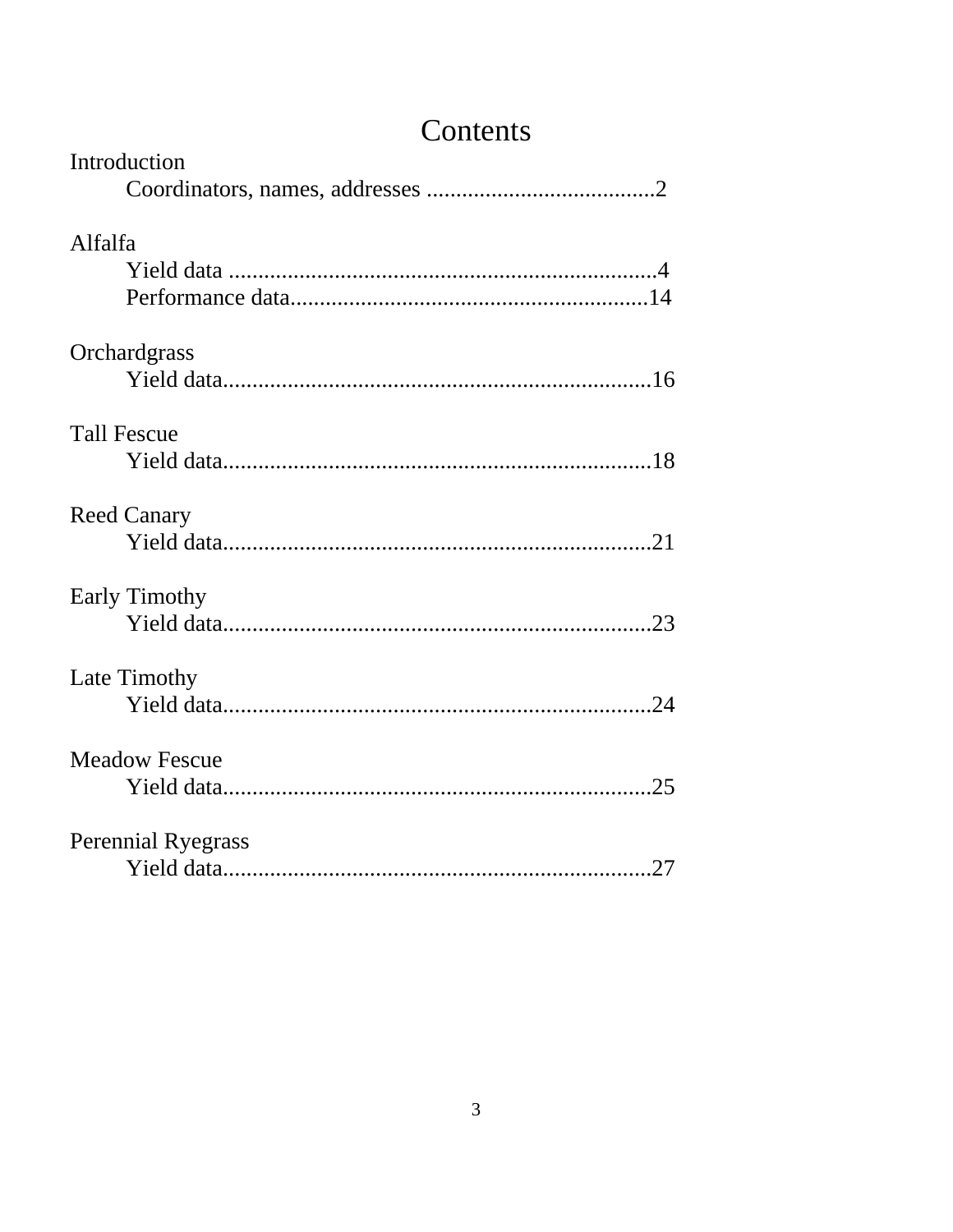ONTARIO New Liskeard Alfalfa Registration 2003 Expt. 3001 Seeded 2003

|      |                | 2007   | (kg/ha) |        |        |        |        |              |
|------|----------------|--------|---------|--------|--------|--------|--------|--------------|
| Code | Cultivar       | Cut 1  | Cut 2   | Tot07  | Tot06  | Tot05  |        | Tot04 4yrTot |
|      |                |        |         |        |        |        |        |              |
|      | 1298 5312      | 5716   | 2650    | 8349   | 9236   | 9890   | 10294  | 38048        |
| 1325 | MAGNUM IV      | 6660   | 3234    | 9932   | 11381  | 10182  | 10125  | 41812        |
| 1581 | 54025          | 7255   | 3533    | 10839  | 11001  | 10195  | 10575  | 42409        |
|      | 1582 54V46     | 6082   | 3119    | 9085   | 10850  | 10688  | 10557  | 41328        |
|      | 1593 DS328     | 6681   | 3382    | 10117  | 10262  | 10281  | 10181  | 41180        |
|      | 1594 DS329     | 6637   | 3236    | 9923   | 10612  | 10373  | 9788   | 40605        |
| 1595 | <b>DS330</b>   | 6368   | 2989    | 9380   | 10616  | 10246  | 10821  | 40734        |
| 1596 | SWLU_8407      | 5815   | 2749    | 8449   | 9863   | 9645   | 10689  | 38063        |
| 1598 | 54H11          | 6665   | 3319    | 10017  | 10477  | 10666  | 10429  | 41834        |
|      |                |        |         |        |        |        |        |              |
|      | 900 Mean       | 6431   | 3134    | 9566   | 10478  | 10241  | 10384  | 40668        |
| 901  | CV             | 7.9    | 9.4     | 8.3    | 4.8    | 5.4    | 4.7    | 2.9          |
|      | 905 MCV        | 9.5    | 11.5    | 10.1   | 5.8    | 6.6    | 5.7    | 3.5          |
|      | 902 LSD        | 613.6  | 359.6   | 968.1  | 608.9  | 670.8  | 595.8  | 1432.7       |
| 906  | LSR            | 39.9   | 40.7    | 38.9   | 28.4   | 64.3   | 57.7   | 32.8         |
|      | 907 Pr>F(Trts) | 0.0128 | 0.0155  | 0.0083 | 0.0004 | 0.2547 | 0.3301 | 0.0002       |
|      | 908 R_square   | 74.3   | 77.3    | 73.5   | 72.2   | 81.7   | 60.4   | 76.4         |
|      |                |        |         |        |        |        |        |              |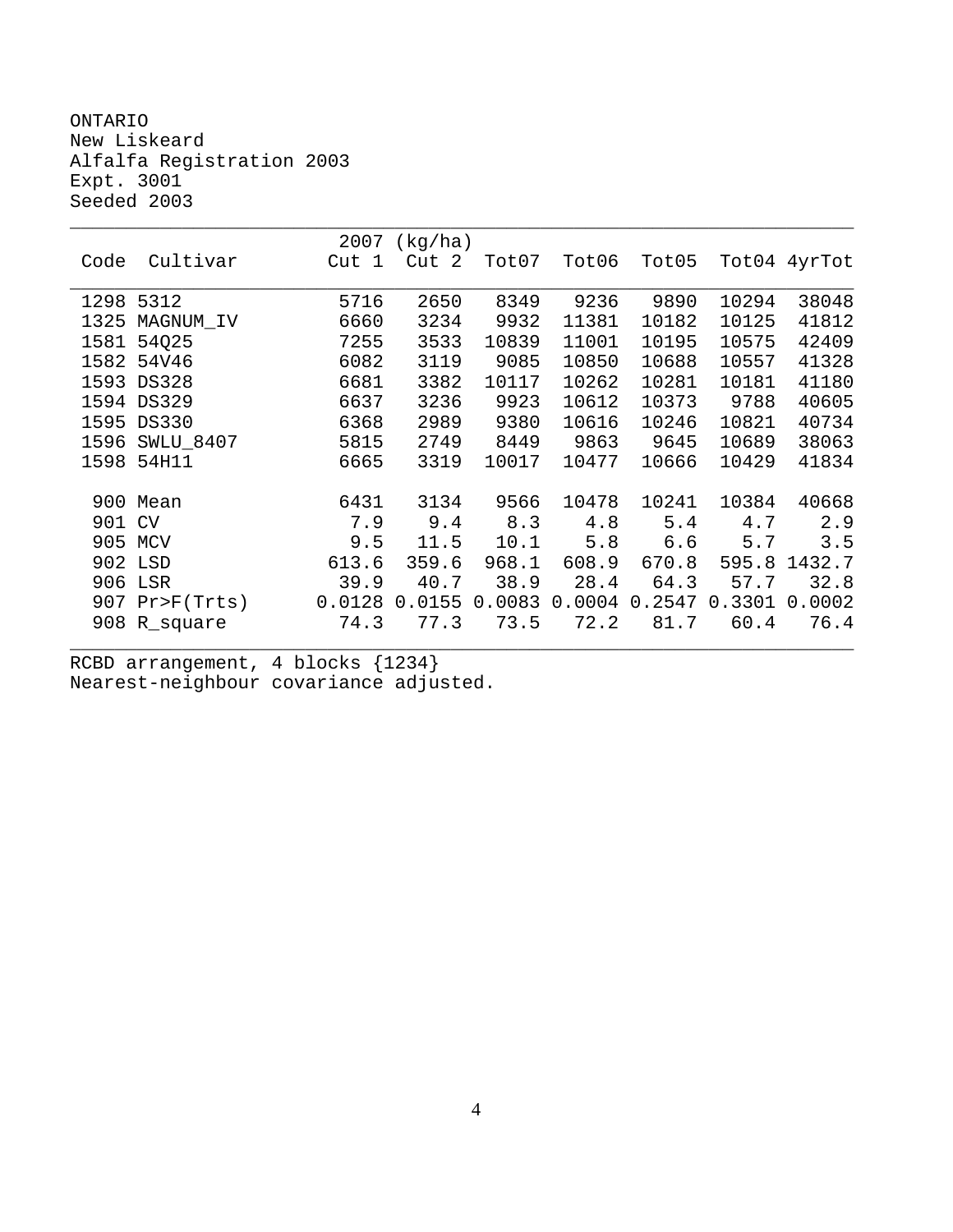ONTARIO New Liskeard Alfalfa registration Expt. 4001 Seeded 2004

|      |                | 2007   | (kg/ha)          |        |        |        |              |
|------|----------------|--------|------------------|--------|--------|--------|--------------|
| Code | Cultivar       | Cut 1  | Cut <sub>2</sub> | Tot07  | Tot06  |        | Tot05 3yrTot |
|      |                |        |                  |        |        |        |              |
| 1325 | MAGNUM_IV      | 6520   | 3774             | 10290  | 11171  | 12802  | 33962        |
| 1602 | WL346LH        | 6186   | 3299             | 9523   | 10245  | 11902  | 31733        |
| 1603 | WL357HQ        | 6242   | 3986             | 10231  | 9870   | 11588  | 32149        |
|      | 1604 P435      | 6275   | 4175             | 10437  | 10139  | 11818  | 31714        |
| 1605 | P436           | 6066   | 3996             | 10002  | 9217   | 11227  | 30121        |
| 1606 | P4Q9           | 6294   | 3625             | 9908   | 10061  | 10428  | 30700        |
| 1607 | <b>GENOA</b>   | 6372   | 3658             | 10050  | 10168  | 11936  | 32907        |
| 1610 | SA034          | 6379   | 3784             | 10165  | 10653  | 11726  | 32730        |
| 1611 | SUNSTRA-420    | 6662   | 3405             | 10064  | 9990   | 12303  | 32312        |
| 1612 | SUNSTRA-421    | 6026   | 3781             | 9740   | 9322   | 11930  | 31519        |
| 1613 | 53V52          | 6523   | 3618             | 10158  | 10963  | 12378  | 33742        |
| 3011 | TRIF_II        | 6244   | 3398             | 9740   | 10919  | 12855  | 33274        |
| 9041 | ONEIDA_VR      | 6137   | 3542             | 9662   | 10517  | 11584  | 30818        |
|      |                |        |                  |        |        |        |              |
|      | 900 Mean       | 6302   | 3696             | 9998   | 10249  | 11883  | 32129        |
| 901  | CV             | 4.7    | 7.3              | 4.5    | 8.8    | 10.1   | 4.3          |
| 905  | MCV            | 5.6    | 8.7              | 5.4    | 10.6   | 12.1   | 5.2          |
| 902  | LSD            | 351.9  | 323.1            | 540.6  | 1087.8 | 1434.1 | 1663.9       |
| 906  | LSR            | 55.4   | 36.9             | 59.1   | 55.7   | 59.1   | 43.3         |
| 907  | $Pr$ $F(Trts)$ | 0.1642 | 0.0038           | 0.2328 | 0.1208 | 0.3861 | 0.0090       |
| 908  | R_square       | 57.9   | 73.6             | 67.1   | 59.2   | 44.6   | 64.0         |
|      |                |        |                  |        |        |        |              |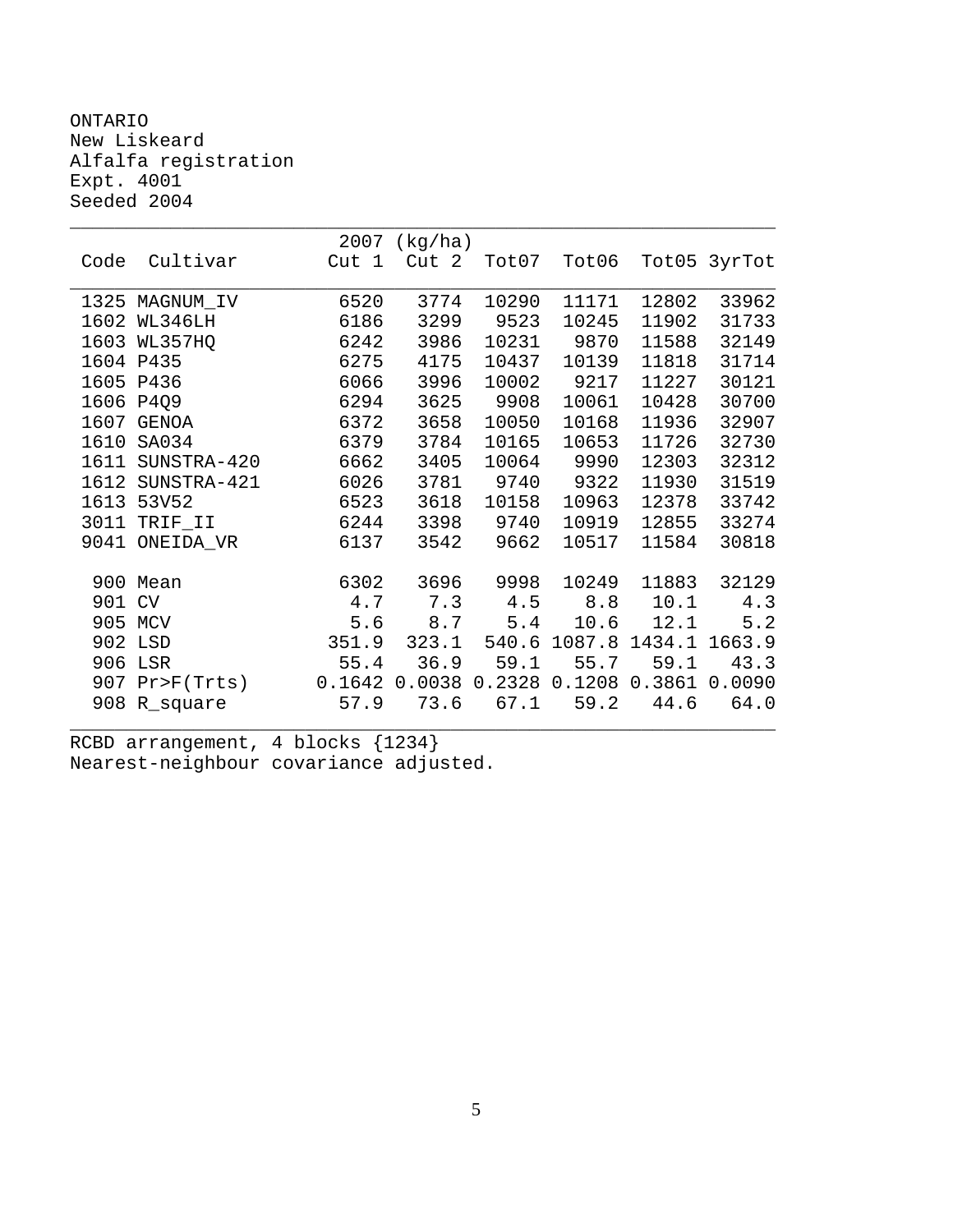ONTARIO Elora Ofcc Alfalfa Trial 2004 Expt. 2814 Seeded 2004

|        |                  |        | 2007 (kg/ha) |                  |        |        |        |              |
|--------|------------------|--------|--------------|------------------|--------|--------|--------|--------------|
| Code   | Cultivar         | Cut 1  | Cut 2        | Cut <sub>3</sub> | Tot07  | Tot06  |        | Tot05 3yrTot |
|        |                  |        |              |                  |        |        |        |              |
|        | 909 Filler       | 4347   | 1801         | 1096             | 7245   | 10448  | 8274   | 25685        |
|        | 910 Filler       | 4193   | 1708         | 1137             | 7007   | 10118  | 8422   | 25603        |
|        | 1232 GUARDSMAN   | 3971   | 1264         | 821              | 6046   | 10404  | 8225   | 24438        |
|        | 1311 PREVAIL     | 3936   | 1196         | 767              | 5898   | 10072  | 7820   | 23783        |
|        | 1325 MAGNUM IV   | 3990   | 1091         | 686              | 5714   | 10041  | 7804   | 23473        |
|        | 1602 WL346LH     | 3984   | 1432         | 1499             | 6943   | 9622   | 8328   | 24816        |
|        | 1603 WL357HO     | 4454   | 1897         | 1141             | 7515   | 10471  | 8208   | 26063        |
|        | 1604 P435        | 4297   | 1664         | 1082             | 7077   | 10198  | 9002   | 26374        |
|        | 1605 P436        | 4029   | 2149         | 1475             | 7659   | 10738  | 8475   | 27008        |
|        | 1606 P4Q9        | 4215   | 1734         | 1222             | 7226   | 10111  | 8423   | 25966        |
|        | 1607 GENOA       | 3908   | 1344         | 926              | 6184   | 10594  | 8671   | 25664        |
|        | 1608 NS04-044    | 3793   | 1638         | 1025             | 6452   | 10566  | 9092   | 26121        |
|        | 1609 GH700       | 4065   | 1017         | 684              | 5741   | 9406   | 8558   | 23774        |
| 1610   | SA034            | 4045   | 1903         | 1251             | 7173   | 10265  | 8263   | 25567        |
| 1611   | SUNSTRA-420      | 4075   | 1780         | 1091             | 6993   | 11253  | 8955   | 27255        |
|        | 1612 SUNSTRA-421 | 4395   | 1469         | 1050             | 6940   | 10363  | 8623   | 26043        |
|        | 1613 53V52       | 3793   | 1241         | 967              | 5933   | 9877   | 8854   | 24777        |
|        | 9041 ONEIDA VR   | 4023   | 1206         | 749              | 5972   | 10406  | 8277   | 24534        |
|        |                  |        |              |                  |        |        |        |              |
|        | 900 Mean         | 4084   | 1530         | 1037             | 6651   | 10275  | 8460   | 25386        |
| 901 CV |                  | 8.3    | 11.8         | 14.3             | 7.5    | 5.5    | $6.4$  | $5.2$        |
|        | 905 MCV          | 11.5   | 16.4         | 19.9             | 10.4   | 7.6    | 8.9    | 7.2          |
|        | 902 LSD          | 470.7  | 250.2        | 206.1            | 692.7  | 778.3  | 752.6  | 1824.6       |
|        | 906 LSR          | 71.2   | 22.1         | 25.3             | 35.6   | 42.1   | 58.4   | 48.2         |
|        | 907 Pr>F(Trts)   | 0.5896 | 0.0000       | 0.0000           | 0.0001 | 0.1216 | 0.2973 | 0.0465       |
|        | 908 R_square     | 63.9   | 86.9         | 81.1             | 80.0   | 85.0   | 75.7   | 82.8         |
|        |                  |        |              |                  |        |        |        |              |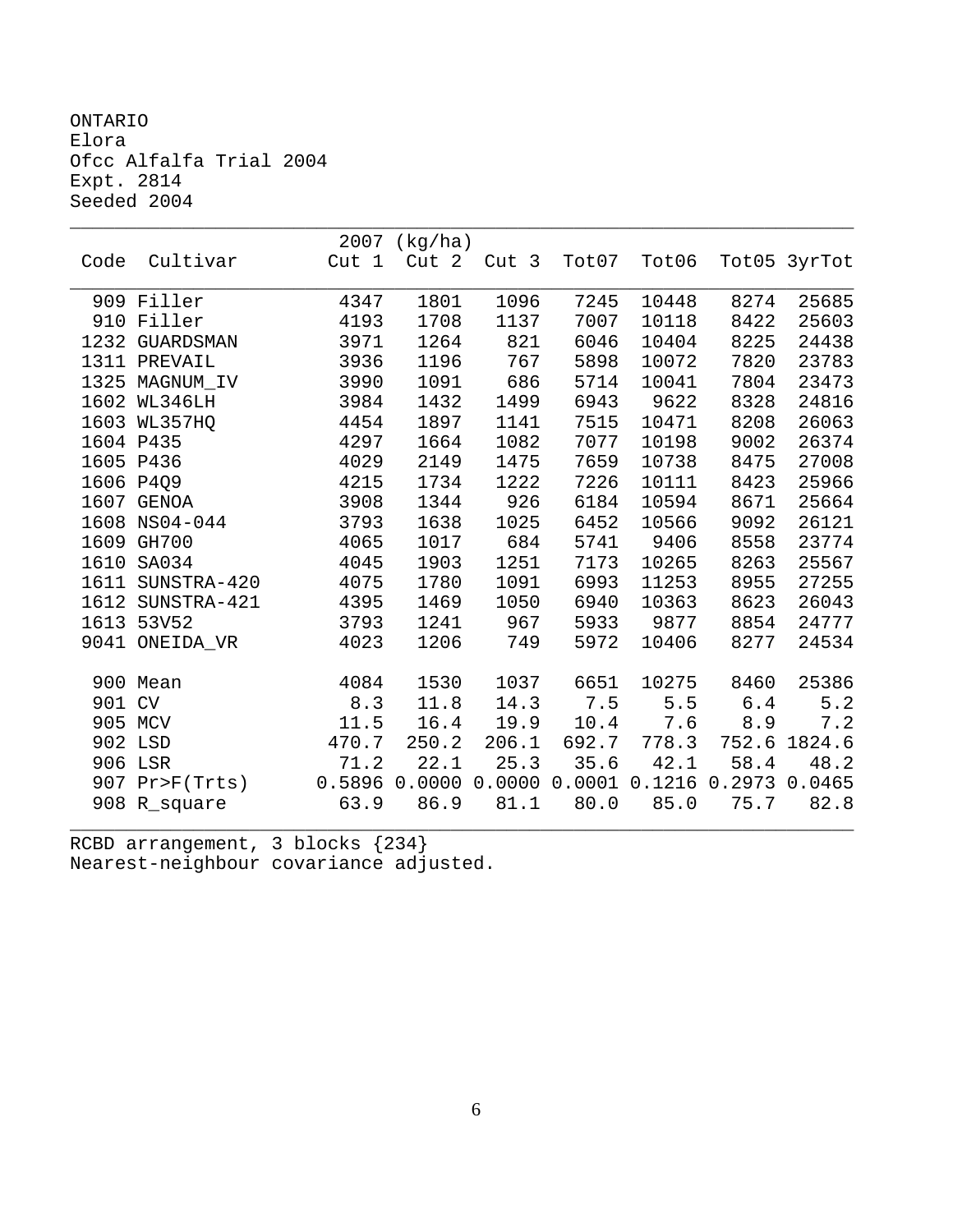Ontario Elora Registration Trial A -yield Expt. 2821 Seeded 2005

| Code<br>Cultivar<br>Cut <sub>1</sub><br>Cut 2<br>Cut 3<br>Tot07<br>Tot06 2yrTot<br>7166<br>3627<br>869<br>11635<br>12130<br>1325 MAGNUM_IV<br>7164<br>865<br>1432 OAC_SUPERIOR<br>4456<br>12471<br>12514<br>24949<br>688<br>1584 54H91<br>6619<br>3011<br>10316<br>11646<br>21947<br>7279<br>3911<br>1066<br>12183<br>12270<br>24474<br>1585 DAKOTA<br>1613 53V52<br>7196<br>3691<br>841<br>11839<br>11938<br>23624<br>1616 53Q30<br>7262<br>3923<br>1054<br>12217<br>11058<br>23237<br>955<br>1617 WL_348_AP<br>7572<br>4386<br>12914<br>12398<br>6683<br>3730<br>958<br>11291<br>11788<br>1618 WL_345_LH<br>1619 EVERMORE<br>7482<br>4446<br>1043<br>12989<br>12939<br>1620 MARVEL<br>7366<br>4477<br>1208<br>13101<br>12518<br>942<br>1621 SL-A5001<br>7353<br>4292<br>12525<br>12448<br>883<br>1622 GS55<br>7237<br>3590<br>11646<br>12468<br>1623 GS58<br>7234<br>4225<br>1259<br>12776<br>12399<br>1624 QS05009<br>7307<br>4231<br>1124<br>12703<br>12105<br>1625 QS04027<br>7246<br>4390<br>1245<br>12986<br>11838<br>1626 QS04023<br>6777<br>3637<br>1003<br>11388<br>11294<br>1627 OS15041<br>6802<br>4476<br>1166<br>12529<br>12164<br>1628 QS14032<br>3469<br>852<br>11629<br>7303<br>11111<br>980<br>1630 FSG400LH<br>7168<br>3833<br>11953<br>11819<br>1631 FSG406<br>7583<br>4559<br>1040<br>13187<br>11693<br>1632 ESCALADE<br>7374<br>4238<br>1012<br>12607<br>11903<br>7252<br>1633 GUARDSMAN_II<br>4072<br>1046<br>12428<br>11736<br>3219<br>1635 SA_220<br>6524<br>976<br>10571<br>11762<br>1636 RADAR<br>7635<br>5266<br>1172<br>14092<br>13189<br>911 filler<br>6932<br>3223<br>791<br>10956<br>11825<br>1001<br>24235<br>900 Mean<br>7181<br>4015<br>12197<br>12038<br>901 CV<br>16.1<br>12.2<br>7.6<br>5.9<br>5.0<br>5.8<br>8.9<br>905 MCV<br>$6.0\,$<br>19.0<br>14.5<br>7.0<br>6.9<br>838.0 1663.6<br>902 LSD<br>427.3<br>764.9<br>144.7 1088.2<br>906 LSR<br>38.5<br>33.9<br>25.4<br>28.8 39.3<br>30.7<br>0.0006 0.0013 0.0000 0.0000 0.0133 0.0001<br>907 Pr>F(Trts)<br>908 R_square<br>66.0<br>74.7<br>67.9<br>75.3<br>60.0<br>71.6 |  | $2007$ (kg/ha) |  |       |
|----------------------------------------------------------------------------------------------------------------------------------------------------------------------------------------------------------------------------------------------------------------------------------------------------------------------------------------------------------------------------------------------------------------------------------------------------------------------------------------------------------------------------------------------------------------------------------------------------------------------------------------------------------------------------------------------------------------------------------------------------------------------------------------------------------------------------------------------------------------------------------------------------------------------------------------------------------------------------------------------------------------------------------------------------------------------------------------------------------------------------------------------------------------------------------------------------------------------------------------------------------------------------------------------------------------------------------------------------------------------------------------------------------------------------------------------------------------------------------------------------------------------------------------------------------------------------------------------------------------------------------------------------------------------------------------------------------------------------------------------------------------------------------------------------------------------------------------------------------------------------------------------------------------------------------------------------------------------------------------------------------------------------------------------------------------|--|----------------|--|-------|
|                                                                                                                                                                                                                                                                                                                                                                                                                                                                                                                                                                                                                                                                                                                                                                                                                                                                                                                                                                                                                                                                                                                                                                                                                                                                                                                                                                                                                                                                                                                                                                                                                                                                                                                                                                                                                                                                                                                                                                                                                                                                |  |                |  |       |
|                                                                                                                                                                                                                                                                                                                                                                                                                                                                                                                                                                                                                                                                                                                                                                                                                                                                                                                                                                                                                                                                                                                                                                                                                                                                                                                                                                                                                                                                                                                                                                                                                                                                                                                                                                                                                                                                                                                                                                                                                                                                |  |                |  | 23828 |
|                                                                                                                                                                                                                                                                                                                                                                                                                                                                                                                                                                                                                                                                                                                                                                                                                                                                                                                                                                                                                                                                                                                                                                                                                                                                                                                                                                                                                                                                                                                                                                                                                                                                                                                                                                                                                                                                                                                                                                                                                                                                |  |                |  |       |
|                                                                                                                                                                                                                                                                                                                                                                                                                                                                                                                                                                                                                                                                                                                                                                                                                                                                                                                                                                                                                                                                                                                                                                                                                                                                                                                                                                                                                                                                                                                                                                                                                                                                                                                                                                                                                                                                                                                                                                                                                                                                |  |                |  |       |
|                                                                                                                                                                                                                                                                                                                                                                                                                                                                                                                                                                                                                                                                                                                                                                                                                                                                                                                                                                                                                                                                                                                                                                                                                                                                                                                                                                                                                                                                                                                                                                                                                                                                                                                                                                                                                                                                                                                                                                                                                                                                |  |                |  |       |
|                                                                                                                                                                                                                                                                                                                                                                                                                                                                                                                                                                                                                                                                                                                                                                                                                                                                                                                                                                                                                                                                                                                                                                                                                                                                                                                                                                                                                                                                                                                                                                                                                                                                                                                                                                                                                                                                                                                                                                                                                                                                |  |                |  |       |
|                                                                                                                                                                                                                                                                                                                                                                                                                                                                                                                                                                                                                                                                                                                                                                                                                                                                                                                                                                                                                                                                                                                                                                                                                                                                                                                                                                                                                                                                                                                                                                                                                                                                                                                                                                                                                                                                                                                                                                                                                                                                |  |                |  |       |
|                                                                                                                                                                                                                                                                                                                                                                                                                                                                                                                                                                                                                                                                                                                                                                                                                                                                                                                                                                                                                                                                                                                                                                                                                                                                                                                                                                                                                                                                                                                                                                                                                                                                                                                                                                                                                                                                                                                                                                                                                                                                |  |                |  | 25366 |
|                                                                                                                                                                                                                                                                                                                                                                                                                                                                                                                                                                                                                                                                                                                                                                                                                                                                                                                                                                                                                                                                                                                                                                                                                                                                                                                                                                                                                                                                                                                                                                                                                                                                                                                                                                                                                                                                                                                                                                                                                                                                |  |                |  | 23115 |
|                                                                                                                                                                                                                                                                                                                                                                                                                                                                                                                                                                                                                                                                                                                                                                                                                                                                                                                                                                                                                                                                                                                                                                                                                                                                                                                                                                                                                                                                                                                                                                                                                                                                                                                                                                                                                                                                                                                                                                                                                                                                |  |                |  | 25973 |
|                                                                                                                                                                                                                                                                                                                                                                                                                                                                                                                                                                                                                                                                                                                                                                                                                                                                                                                                                                                                                                                                                                                                                                                                                                                                                                                                                                                                                                                                                                                                                                                                                                                                                                                                                                                                                                                                                                                                                                                                                                                                |  |                |  | 25688 |
|                                                                                                                                                                                                                                                                                                                                                                                                                                                                                                                                                                                                                                                                                                                                                                                                                                                                                                                                                                                                                                                                                                                                                                                                                                                                                                                                                                                                                                                                                                                                                                                                                                                                                                                                                                                                                                                                                                                                                                                                                                                                |  |                |  | 24889 |
|                                                                                                                                                                                                                                                                                                                                                                                                                                                                                                                                                                                                                                                                                                                                                                                                                                                                                                                                                                                                                                                                                                                                                                                                                                                                                                                                                                                                                                                                                                                                                                                                                                                                                                                                                                                                                                                                                                                                                                                                                                                                |  |                |  | 24123 |
|                                                                                                                                                                                                                                                                                                                                                                                                                                                                                                                                                                                                                                                                                                                                                                                                                                                                                                                                                                                                                                                                                                                                                                                                                                                                                                                                                                                                                                                                                                                                                                                                                                                                                                                                                                                                                                                                                                                                                                                                                                                                |  |                |  | 25221 |
|                                                                                                                                                                                                                                                                                                                                                                                                                                                                                                                                                                                                                                                                                                                                                                                                                                                                                                                                                                                                                                                                                                                                                                                                                                                                                                                                                                                                                                                                                                                                                                                                                                                                                                                                                                                                                                                                                                                                                                                                                                                                |  |                |  | 24622 |
|                                                                                                                                                                                                                                                                                                                                                                                                                                                                                                                                                                                                                                                                                                                                                                                                                                                                                                                                                                                                                                                                                                                                                                                                                                                                                                                                                                                                                                                                                                                                                                                                                                                                                                                                                                                                                                                                                                                                                                                                                                                                |  |                |  | 25112 |
|                                                                                                                                                                                                                                                                                                                                                                                                                                                                                                                                                                                                                                                                                                                                                                                                                                                                                                                                                                                                                                                                                                                                                                                                                                                                                                                                                                                                                                                                                                                                                                                                                                                                                                                                                                                                                                                                                                                                                                                                                                                                |  |                |  | 22793 |
|                                                                                                                                                                                                                                                                                                                                                                                                                                                                                                                                                                                                                                                                                                                                                                                                                                                                                                                                                                                                                                                                                                                                                                                                                                                                                                                                                                                                                                                                                                                                                                                                                                                                                                                                                                                                                                                                                                                                                                                                                                                                |  |                |  | 24887 |
|                                                                                                                                                                                                                                                                                                                                                                                                                                                                                                                                                                                                                                                                                                                                                                                                                                                                                                                                                                                                                                                                                                                                                                                                                                                                                                                                                                                                                                                                                                                                                                                                                                                                                                                                                                                                                                                                                                                                                                                                                                                                |  |                |  | 22658 |
|                                                                                                                                                                                                                                                                                                                                                                                                                                                                                                                                                                                                                                                                                                                                                                                                                                                                                                                                                                                                                                                                                                                                                                                                                                                                                                                                                                                                                                                                                                                                                                                                                                                                                                                                                                                                                                                                                                                                                                                                                                                                |  |                |  | 23719 |
|                                                                                                                                                                                                                                                                                                                                                                                                                                                                                                                                                                                                                                                                                                                                                                                                                                                                                                                                                                                                                                                                                                                                                                                                                                                                                                                                                                                                                                                                                                                                                                                                                                                                                                                                                                                                                                                                                                                                                                                                                                                                |  |                |  | 24679 |
|                                                                                                                                                                                                                                                                                                                                                                                                                                                                                                                                                                                                                                                                                                                                                                                                                                                                                                                                                                                                                                                                                                                                                                                                                                                                                                                                                                                                                                                                                                                                                                                                                                                                                                                                                                                                                                                                                                                                                                                                                                                                |  |                |  | 24483 |
|                                                                                                                                                                                                                                                                                                                                                                                                                                                                                                                                                                                                                                                                                                                                                                                                                                                                                                                                                                                                                                                                                                                                                                                                                                                                                                                                                                                                                                                                                                                                                                                                                                                                                                                                                                                                                                                                                                                                                                                                                                                                |  |                |  | 24107 |
|                                                                                                                                                                                                                                                                                                                                                                                                                                                                                                                                                                                                                                                                                                                                                                                                                                                                                                                                                                                                                                                                                                                                                                                                                                                                                                                                                                                                                                                                                                                                                                                                                                                                                                                                                                                                                                                                                                                                                                                                                                                                |  |                |  | 22417 |
|                                                                                                                                                                                                                                                                                                                                                                                                                                                                                                                                                                                                                                                                                                                                                                                                                                                                                                                                                                                                                                                                                                                                                                                                                                                                                                                                                                                                                                                                                                                                                                                                                                                                                                                                                                                                                                                                                                                                                                                                                                                                |  |                |  | 27374 |
|                                                                                                                                                                                                                                                                                                                                                                                                                                                                                                                                                                                                                                                                                                                                                                                                                                                                                                                                                                                                                                                                                                                                                                                                                                                                                                                                                                                                                                                                                                                                                                                                                                                                                                                                                                                                                                                                                                                                                                                                                                                                |  |                |  | 22598 |
|                                                                                                                                                                                                                                                                                                                                                                                                                                                                                                                                                                                                                                                                                                                                                                                                                                                                                                                                                                                                                                                                                                                                                                                                                                                                                                                                                                                                                                                                                                                                                                                                                                                                                                                                                                                                                                                                                                                                                                                                                                                                |  |                |  |       |
|                                                                                                                                                                                                                                                                                                                                                                                                                                                                                                                                                                                                                                                                                                                                                                                                                                                                                                                                                                                                                                                                                                                                                                                                                                                                                                                                                                                                                                                                                                                                                                                                                                                                                                                                                                                                                                                                                                                                                                                                                                                                |  |                |  |       |
|                                                                                                                                                                                                                                                                                                                                                                                                                                                                                                                                                                                                                                                                                                                                                                                                                                                                                                                                                                                                                                                                                                                                                                                                                                                                                                                                                                                                                                                                                                                                                                                                                                                                                                                                                                                                                                                                                                                                                                                                                                                                |  |                |  |       |
|                                                                                                                                                                                                                                                                                                                                                                                                                                                                                                                                                                                                                                                                                                                                                                                                                                                                                                                                                                                                                                                                                                                                                                                                                                                                                                                                                                                                                                                                                                                                                                                                                                                                                                                                                                                                                                                                                                                                                                                                                                                                |  |                |  |       |
|                                                                                                                                                                                                                                                                                                                                                                                                                                                                                                                                                                                                                                                                                                                                                                                                                                                                                                                                                                                                                                                                                                                                                                                                                                                                                                                                                                                                                                                                                                                                                                                                                                                                                                                                                                                                                                                                                                                                                                                                                                                                |  |                |  |       |
|                                                                                                                                                                                                                                                                                                                                                                                                                                                                                                                                                                                                                                                                                                                                                                                                                                                                                                                                                                                                                                                                                                                                                                                                                                                                                                                                                                                                                                                                                                                                                                                                                                                                                                                                                                                                                                                                                                                                                                                                                                                                |  |                |  |       |
|                                                                                                                                                                                                                                                                                                                                                                                                                                                                                                                                                                                                                                                                                                                                                                                                                                                                                                                                                                                                                                                                                                                                                                                                                                                                                                                                                                                                                                                                                                                                                                                                                                                                                                                                                                                                                                                                                                                                                                                                                                                                |  |                |  |       |

\_\_\_\_\_\_\_\_\_\_\_\_\_\_\_\_\_\_\_\_\_\_\_\_\_\_\_\_\_\_\_\_\_\_\_\_\_\_\_\_\_\_\_\_\_\_\_\_\_\_\_\_\_\_\_\_\_\_\_\_\_\_\_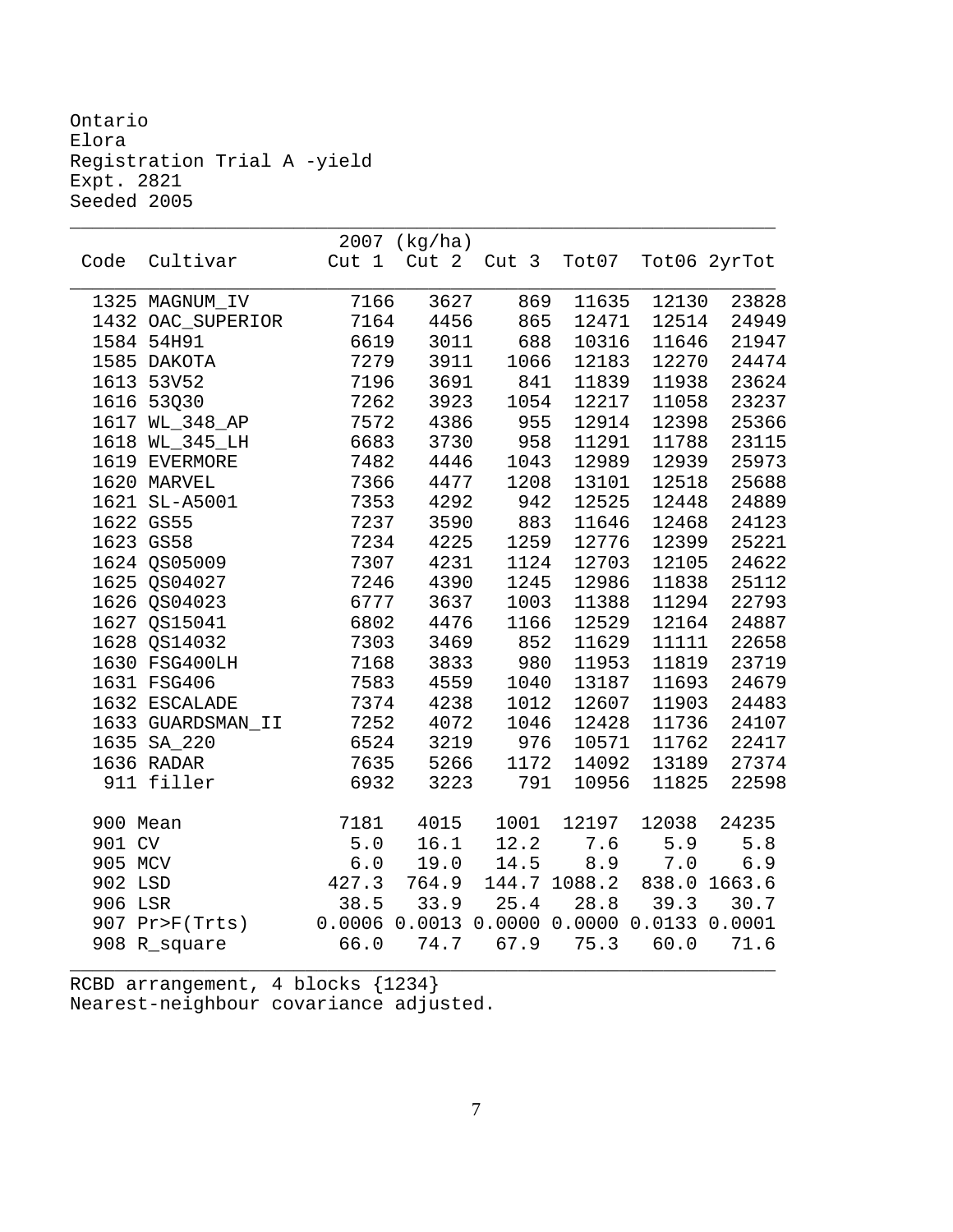Alfalfa Trial C seeded 2005, harvested 2007, Kemptville

| Variety         | code | 1st cut | 2nd cut | 3rd cut | Total |
|-----------------|------|---------|---------|---------|-------|
| 53Q30           | 1616 | 8219    | 2650    | 4044    | 14913 |
| 53V52           | 1613 | 8513    | 2362    | 4400    | 15275 |
| 54H91           | 1584 | 7385    | 2769    | 3814    | 13967 |
| <b>Escalade</b> | 1632 | 7812    | 3206    | 4416    | 15434 |
| Evermore        | 1619 | 8633    | 2359    | 5000    | 15993 |
| FSG400LH        | 1630 | 9085    | 3196    | 3731    | 16012 |
| <b>FSG406</b>   | 1631 | 7792    | 2351    | 4009    | 14151 |
| <b>GS55</b>     | 1622 | 9332    | 2621    | 4243    | 16196 |
| <b>GS58</b>     | 1623 | 7351    | 2883    | 4413    | 14647 |
| Guardsman_II    | 1633 | 7779    | 2714    | 4056    | 14549 |
| Magnum_IV       | 1325 | 7689    | 2593    | 3996    | 14278 |
| Marvel          | 1620 | 8314    | 3435    | 4299    | 16048 |
| OAC_Superior    | 1432 | 8283    | 2934    | 4045    | 11381 |
| Filler          | 911  | 7657    | 2591    | 4661    | 14909 |
| QS04023         | 1626 | 8261    | 3090    | 4322    | 15673 |
| QS04027         | 1625 | 8207    | 3063    | 4196    | 15465 |
| QS05009         | 1624 | 7463    | 3057    | 4590    | 15110 |
| QS14032         | 1628 | 7057    | 3229    | 5192    | 15479 |
| QS15041         | 1627 | 8567    | 3350    | 4727    | 16645 |
| SA_220          | 1635 | 7789    | 3159    | 4233    | 15180 |
| <b>SL-A5001</b> | 1621 | 4984    | 2926    | 3831    | 11741 |
| WL319HQ         | 1599 | 7372    | 3057    | 3835    | 14264 |
| WL345LH         | 1618 | 7760    | 3058    | 3894    | 14712 |
| WL348AP         | 1617 | 8123    | 3251    | 4041    | 15415 |
| Mean            |      | 7973    | 2913    | 4249    | 15132 |
| <b>CV</b>       |      | 11.1    | 13.2    | 10.6    | 8.2   |
| <b>SE Mean</b>  |      | 103.1   | 47.0    | 55.5    | 139.3 |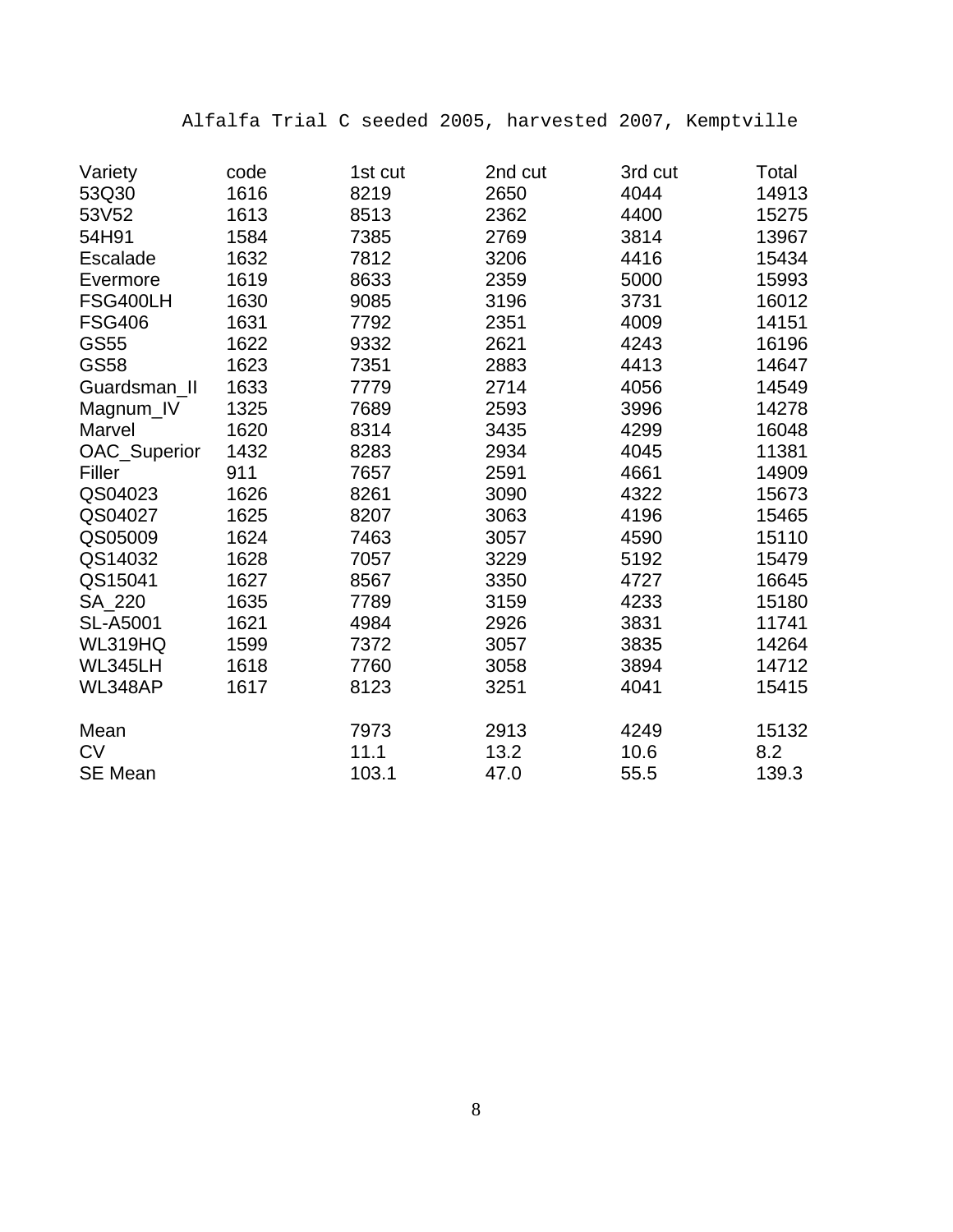ONTARIO New Liskeard alfalfa registration 2005 Expt. 5001 Seeded 2005

|        |                              |       | $2007$ (kg/ha) |       |                          |         |
|--------|------------------------------|-------|----------------|-------|--------------------------|---------|
|        | Code Cultivar                | Cut 1 | Cut 2          |       | Tot07 Tot06 2yrTot       |         |
|        |                              |       |                |       |                          |         |
|        | 1325 MAGNUM_IV               | 6310  | 3787           | 10039 | 10247                    | 20403   |
|        | 1432 OAC_SUPERIOR            | 6591  | 4811           | 11383 | 10953                    | 22384   |
| 1613   | 53V52                        | 6513  | 4213           | 10694 | 11469                    | 22167   |
|        | 1616 53Q30                   | 6264  | 4257           | 10563 | 10093                    | 20630   |
|        | 1622 GS55                    | 6319  | 3988           | 10333 | 10712                    | 21039   |
|        | 1623 GS58                    | 6446  | 4394           | 10881 | 10064                    | 20868   |
| 1635   | SA_220                       | 6126  | 4083           |       | 10185 9141               | 19305   |
|        | 911 filler                   | 6334  | 3983           | 10343 | 10969                    | 21272   |
|        |                              |       |                |       |                          |         |
|        | 900 Mean                     |       | 6363 4189      | 10553 | 10456                    | 21008   |
| 901 CV |                              |       | $3.5 \t 6.0$   |       | $3.8$ 6.7                | 4.5     |
| 905    | MCV                          | 4.2   | 7.4            | 4.7   |                          | 8.2 5.5 |
|        | 902 LSD                      | 268.4 |                |       | 309.6 496.6 859.6 1151.0 |         |
| 906    | LSR                          | 57.7  | 30.2           | 37.0  | 36.9                     | 37.4    |
|        | 907 Pr>F(Trts) 0.1589 0.0009 |       |                |       | 0.0050 0.0069 0.0054     |         |
|        | 908 R_square                 | 80.6  | 75.8           | 79.0  | 74.8                     | 78.1    |
|        |                              |       |                |       |                          |         |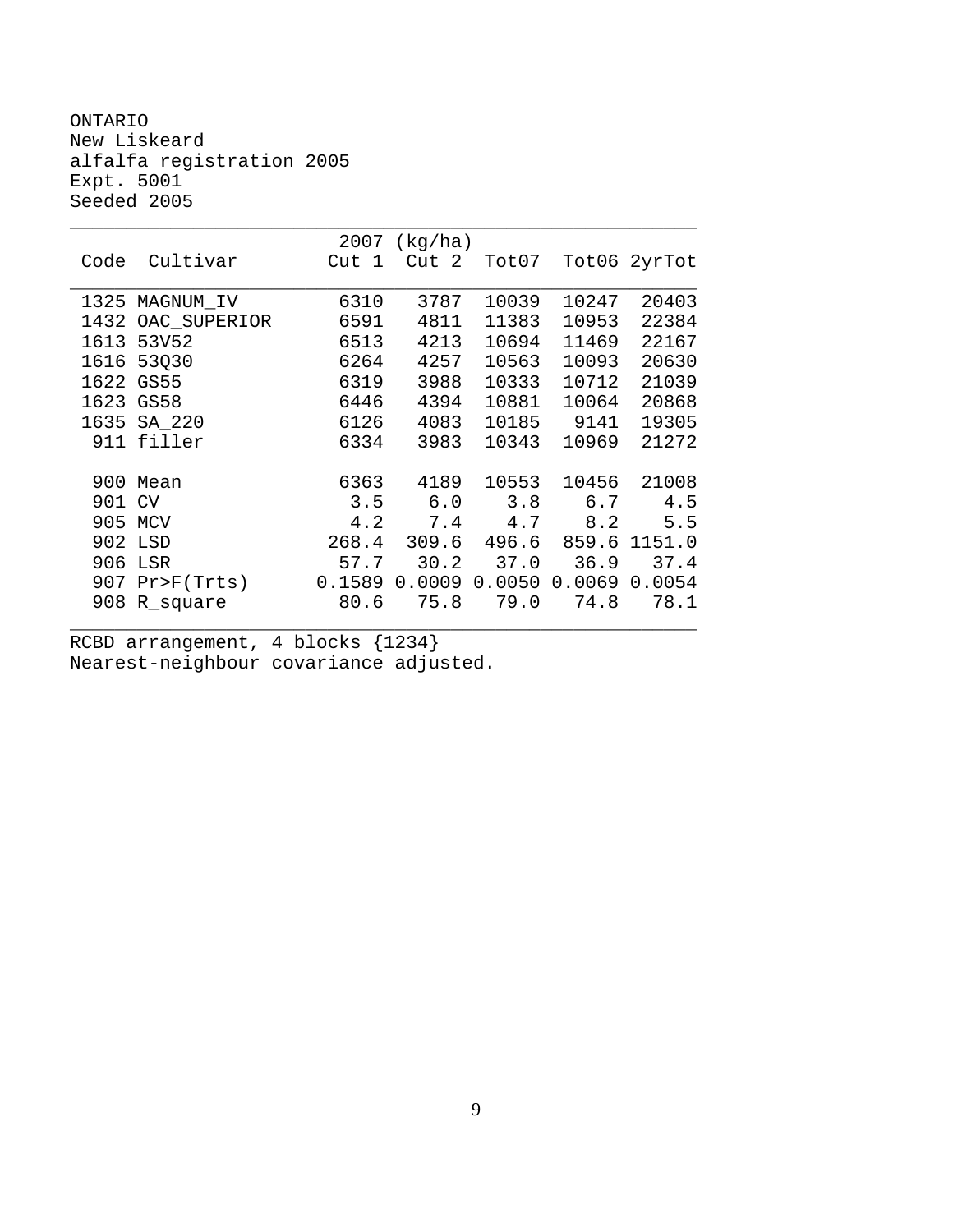ONTARIO Elora Ofcc Registration Trial A Expt. 2859 Seeded 2006

|        |                   | 2007   | (kg/ha)           |       |        |
|--------|-------------------|--------|-------------------|-------|--------|
| Code   | Cultivar          | Cut 1  | Cut 2             | Cut 3 | Tot07  |
|        |                   |        |                   |       |        |
|        | 1325 MAGNUM_IV    | 4644   | 2061              | 1337  | 8149   |
|        | 1432 OAC_SUPERIOR | 4840   | 1883              | 1222  | 7831   |
| 1608   | NS04-044          | 4696   | 1682              | 1269  | 7687   |
|        | 1616 53Q30        | 4688   | 1851              | 1082  | 7751   |
|        | 1637 53H92        | 4821   | 1879              | 1282  | 7962   |
|        | 1638 54V09        | 4869   | 2299              | 1266  | 8488   |
|        | 1639 SF2303       | 4707   | 2031              | 1109  | 7927   |
|        | 1640 SF2103       | 4546   | 2174              | 1419  | 8076   |
|        | 1641 SF2104       | 4749   | 2272              | 1417  | 8397   |
| 1642   | <b>GS25</b>       | 5000   | 2153              | 1345  | 8343   |
|        | 1643 GS_89        | 4564   | 2261              | 1360  | 8107   |
|        | 1644 42H159_NK    | 4762   | 1712              | 1050  | 7483   |
|        | 1645 X-692        | 4589   | 2053              | 1349  | 8059   |
|        | 1646 WL343HQ      | 4765   | 2070              | 1414  | 8288   |
|        | 1647 OS416        | 4890   | 1881              | 1090  | 7885   |
|        | 1648 OS34029      | 4663   | 1723              | 1149  | 7654   |
|        | 1649 QS85029      | 4733   | 1883              | 1321  | 7904   |
|        | 1650 QS25006      | 4887   | 1973              | 1233  | 8213   |
|        | 1651 QS35006      | 4844   | 1958              | 1206  | 8039   |
|        | 911 filler        | 4922   | 2078              | 1411  | 8141   |
|        |                   |        |                   |       |        |
|        | 900 Mean          | 4759   | 1994              | 1266  | 8019   |
| 901 CV |                   | 5.2    | 17.8              | 16.3  | 7.5    |
| 905    | MCV               | 6.2    | 21.2              | 19.5  | 8.9    |
| 902    | LSD               | 296.5  | 422.2             | 246.5 | 713.2  |
| 906    | LSR               | 65.3   | 68.5              | 66.8  | 71.0   |
|        | 907 Pr>F(Trts)    | 0.5552 | $0.4268$ $0.1911$ |       | 0.7507 |
| 908    | R_square          | 62.0   | 67.6              | 67.5  | 55.3   |
|        |                   |        |                   |       |        |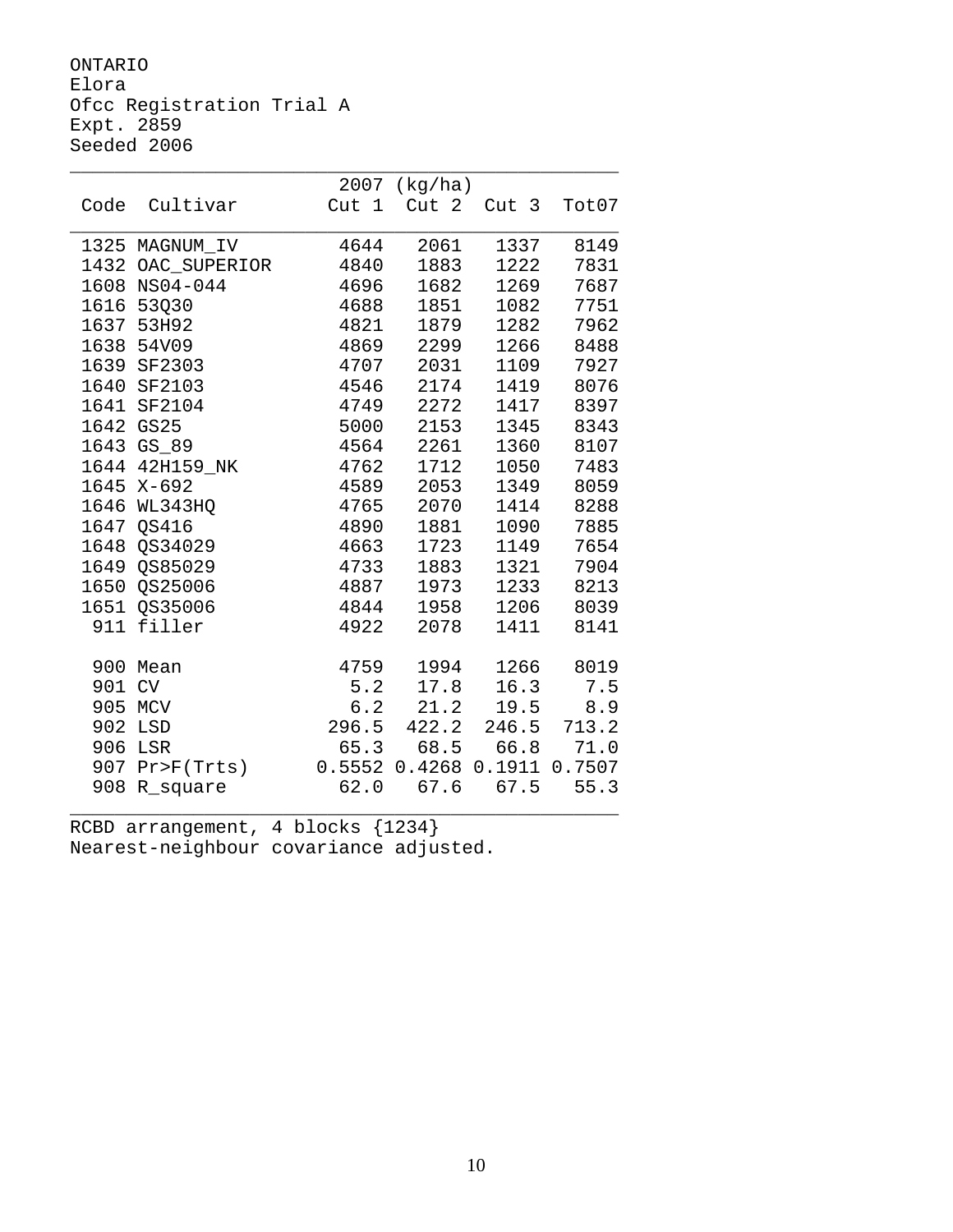ONTARIO Huron Park Alfalfa Registration 2006 Expt. 5065 Seeded 2006

|      |                | 2007  | (kg/ha)           |        |        |
|------|----------------|-------|-------------------|--------|--------|
| Code | Cultivar       | Cut 1 | Cut 2             | Cut 3  | Tot07  |
|      |                |       |                   |        |        |
| 1325 | MAGNUM_IV      | 6139  | 1544              | 2237   | 9726   |
| 1432 | OAC_SUPERIOR   | 6246  | 2118              | 1826   | 10425  |
|      | 1639 SF2303    | 11510 | 1707              | 1742   | 14874  |
| 1640 | SF2103         | 11374 | 2057              | 1931   | 15618  |
|      | 1641 SF2104    | 5879  | 2164              | 1998   | 9768   |
|      | 1642 GS25      | 11883 | 1994              | 2290   | 16002  |
| 1643 | $GS_89$        | 6018  | 1963              | 1896   | 9839   |
|      | 1644 42H159 NK | 14349 | 2012              | 1905   | 18396  |
|      | 911 filler     | 13016 | 1906              | 1932   | 16988  |
|      |                |       |                   |        |        |
| 900  | MEAN           | 9602  | 1941              | 1973   | 13515  |
| 901  | <b>CV</b>      | 5.0   | 14.2              | 16.3   | 4.8    |
| 905  | MCV            | 6.0   | 17.3              | 19.8   | 5.8    |
| 902  | LSD            | 580.4 | 335.7             | 391.4  | 785.7  |
| 906  | LSR            | 6.9   | 54.1              | 71.4   | 9.1    |
|      | 907 PR>F(TRTS) |       | $0.0000$ $0.1680$ | 0.4608 | 0.0000 |
|      |                |       |                   |        |        |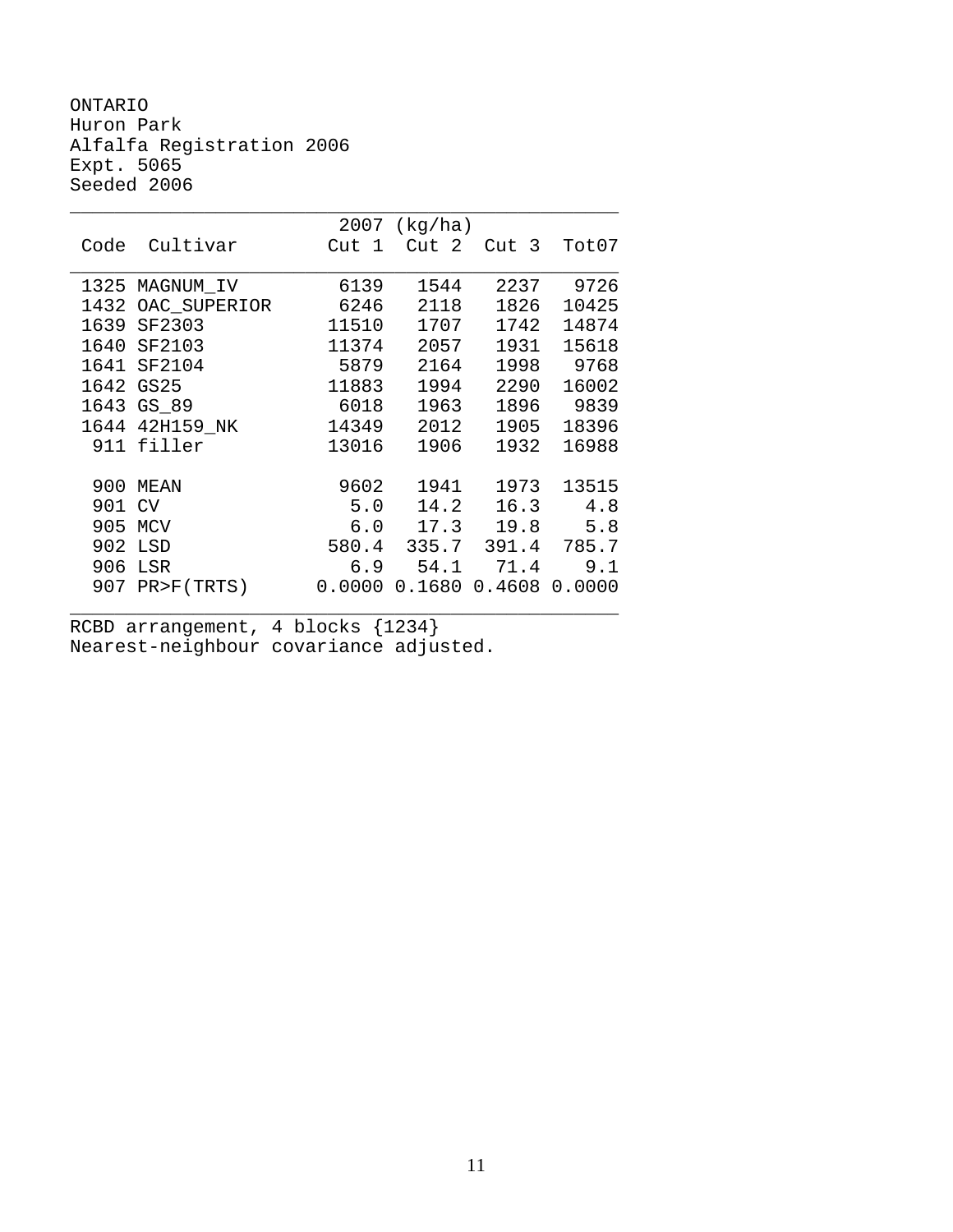ONTARIO New Liskeard Alfalfa Registration 2006 Expt. 6001 Seeded 2006

|      |                | 2007       | (kg/ha) |        |
|------|----------------|------------|---------|--------|
| Code | Cultivar       | Cut<br>- 1 | Cut 2   | Tot07  |
|      |                |            |         |        |
| 1325 | MAGNUM IV      | 6323       | 2991    | 9291   |
| 1432 | OAC SUPERIOR   | 6380       | 2913    | 9541   |
| 1616 | 53030          | 6332       | 2916    | 9247   |
| 1638 | 54V09          | 7160       | 2957    | 9818   |
|      | 1645 X-692     | 6454       | 2995    | 9517   |
| 1911 | Filler         | 5947       | 2724    | 8677   |
|      |                |            |         |        |
| 900  | Mean           | 6433       | 2916    | 9349   |
| 901  | CV             | 6.3        | 6.3     | 5.8    |
| 905  | MCV            | 7.8        | 7.9     | 7.2    |
| 902  | LSD            | 504.3      | 230.8   | 675.3  |
| 906  | LSR            | 41.6       | 85.2    | 59.2   |
| 907  | $Pr$ $F(Trts)$ | 0.1163     | 0.3876  | 0.2219 |
| 908  | R_square       | 77.1       | 61.9    | 66.1   |
|      |                |            |         |        |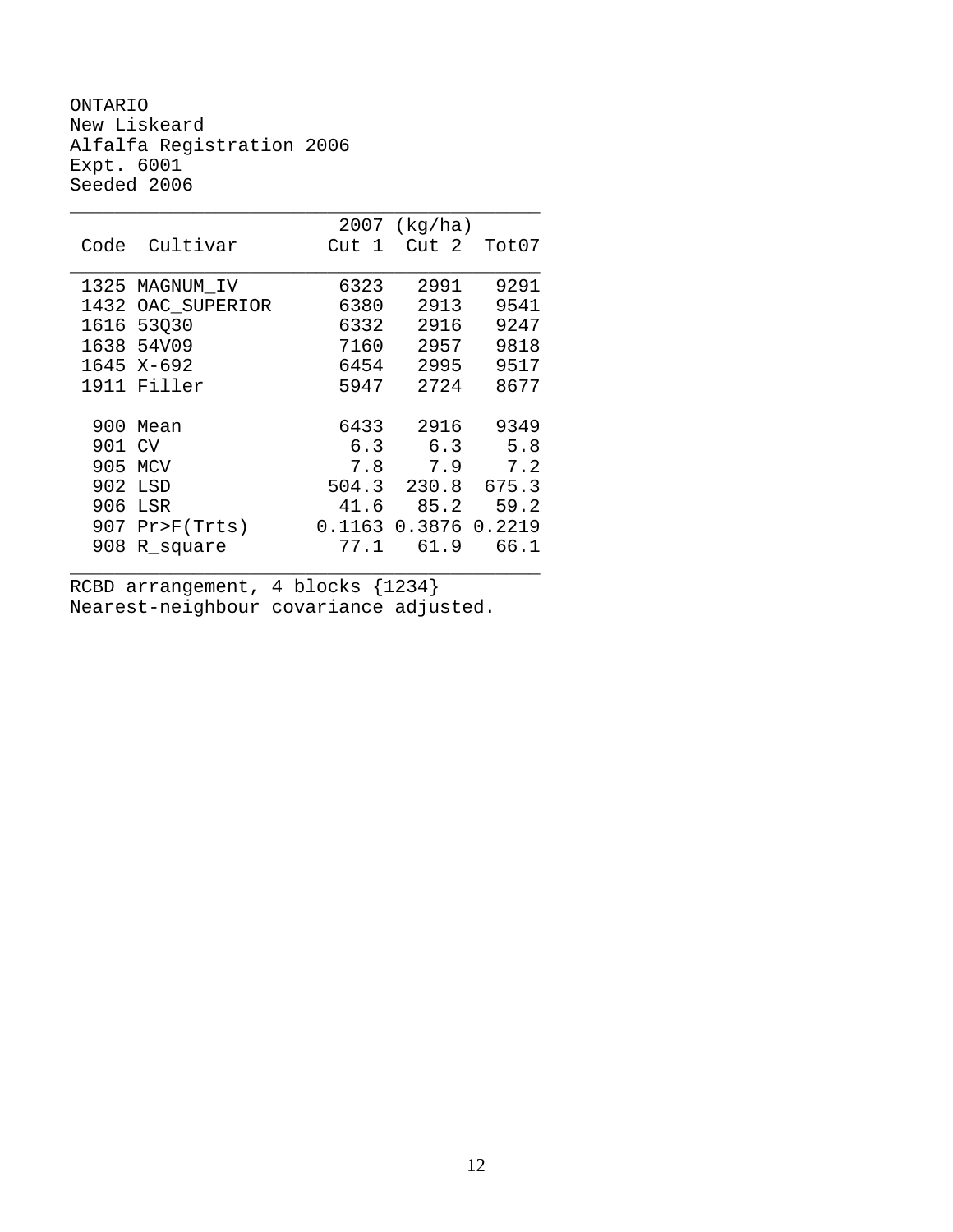ONTARIO Thunder Bay Alfalfa 2006 Seeded 2006

2007 (kg/ha)

| Entry                                                   | Code                        | Cut 1                        | Cut 2                        | Total                        |
|---------------------------------------------------------|-----------------------------|------------------------------|------------------------------|------------------------------|
| OAC Superior<br>Filler<br>Magnum IV<br>4.2              | 1432<br>911<br>1325<br>1600 | 2417<br>2818<br>3003<br>2736 | 1882<br>1752<br>1777<br>1997 | 4299<br>4569<br>4780<br>4733 |
| <b>MEAN</b><br>( 웅 )<br>C.V.<br>PR > F<br>LSD<br>(0.05) |                             | 2743<br>9.9<br>0.0726<br>432 | 1852<br>17.4<br>0.7013<br>ΝS | 4595<br>9.8<br>0.4663<br>ΝS  |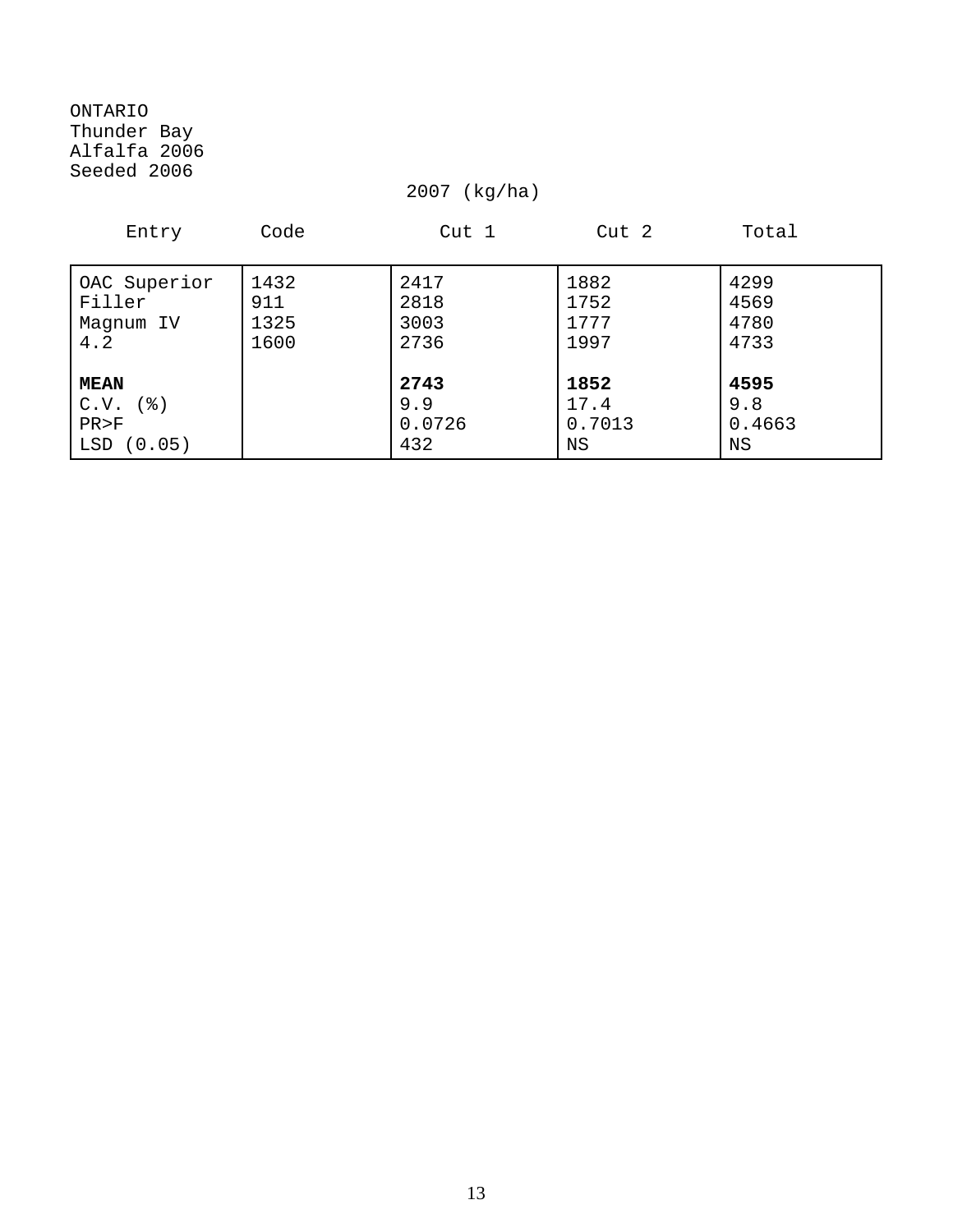|             | E2825 Alfalfa Performance Trial, seeded 2005, harvested |
|-------------|---------------------------------------------------------|
| 2007, Elora |                                                         |
|             | vield (ka/ha)                                           |

|           |                     |       |           | yielu (Ny/Tia) |       |
|-----------|---------------------|-------|-----------|----------------|-------|
| code      | entry               | cut 1 | cut 2     | cut 3          | total |
| 1073      | <b>SURPASS</b>      | 6779  | 2269      | 1468           | 10387 |
| 1294      | <b>DOMINION</b>     | 6467  | 1851      | 1063           | 9371  |
| 1325      | <b>MAGNUM IV</b>    | 6719  | 1844      | 1109           | 9655  |
| 1388      | <b>GOLD PLUS MF</b> | 6723  | 1621      | 1146           | 9427  |
| 1392      | AMERIGRAZE40        | 7151  | 2367      | 1239           | 10640 |
| 1402      | <b>GRAZEMASTER</b>  | 6535  | 2014      | 1281           | 9766  |
| 1409      | AFFINITY+Z          | 6828  | 1417      | 985            | 9177  |
| 1410      | <b>STALLION</b>     | 6544  | 2009      | 1283           | 9789  |
| 1411      | <b>JOLT</b>         | 6330  | 1683      | 1104           | 9189  |
| 1416      | <b>RENAISSANCE</b>  | 6582  | 1467      | 921            | 9035  |
| 1419      | 54V54               | 6737  | 1685      | 1190           | 9631  |
|           |                     |       | 2124      |                |       |
| 1432      | OAC_SUPERIOR        | 7120  |           | 1171           | 10380 |
| 1448      | PICKSD8925MF        | 6303  | 1551      | 987            | 8860  |
| 1462      | <b>RHINO</b>        | 6664  | 1679      | 1059           | 9432  |
| 1471      | <b>ENHANCER</b>     | 6648  | 1799      | 1224           | 9610  |
| 1474      | <b>GENEVA</b>       | 6821  | 2109      | 1287           | 10274 |
| 1479      | <b>MARQUIS</b>      | 6073  | 1370      | 948            | 8441  |
| 1481      | <b>APPROVED</b>     | 6316  | 1442      | 1084           | 8846  |
| 1482      | <b>WINTERGOLD</b>   | 6511  | 2006      | 1287           | 9754  |
| 1486      | AC_BRADOR           | 6755  | 1379      | 866            | 9004  |
| 1498      | 134                 | 6776  | 2138      | 1386           | 10314 |
| 1504      | PICKSD2065MF        | 6733  | 1979      | 1270           | 9954  |
| 1512      | <b>WL_327</b>       | 6839  | 2019      | 1360           | 10308 |
| 1521      | MAGNUM 3801         | 6863  | 2509      | 1288           | 10744 |
| 1524      | <b>HYBRID-FORCE</b> | 6651  | 1695      | 1039           | 9424  |
| 1525      | FORECAST_100        | 6884  | 2042      | 1220           | 10131 |
| 1527      | <b>MACON</b>        | 6982  | 1827      | 1093           | 9940  |
| 1535      | <b>RELIANCE</b>     | 6605  | 1835      | 1133           | 9622  |
| 1537      | <b>VALIANT</b>      | 6804  | 1990      | 1422           | 10208 |
| 1541      | MULTIPLIER_3        | 6221  | 1510      | 908            | 8749  |
| 1577      | <b>STARBUCK</b>     | 6988  | 1806      | 1152           | 10049 |
| 1579      | <b>ASCEND</b>       | 6683  | 2177      | 1331           | 10248 |
| 1580      | <b>STEAK</b>        | 6588  | 1887      | 1056           | 9534  |
| 1582      | 54V46               | 6966  | 2138      | 1366           | 10527 |
| 1584      | 54H91               | 6525  | 1681      | 1069           | 9217  |
| 1586      | CK2000              | 6873  | 1798      | 1072           | 9812  |
| 1599      | <b>WL319HQ</b>      | 6303  | 1932      | 1171           | 9466  |
| 1600      | 4 2                 | 7242  | 1977      | 1172           | 10443 |
| 1601      | FSG300LH            | 6392  | 1923      | 1091           | 9413  |
|           |                     |       |           |                |       |
| 1607      | <b>GENOA</b>        | 6809  | 2128      | 1524           | 10415 |
| 1609      | GH700               |       | 6965 2071 | 1324           | 10367 |
| 1610      | SA034               | 6497  | 2211      | 1216           | 9941  |
| 1613      | 53V52               | 6646  | 1608      | 1048           | 9184  |
| 1615      | <b>STEALTHSF</b>    |       | 6679 2445 | 1590           | 10715 |
| 1624      | QS05009             | 6647  | 2157      | 1429           | 10181 |
| 1633      | GUARDSMAN_II        | 6512  | 1756      | 1158           | 9322  |
| 1635      | SA_220              | 6322  | 2390      | 1373           | 10034 |
| 1636      | CW75046             | 5158  | 2109      | 1267           | 8528  |
| 911       | Filler              | 6577  | 2173      | 1101           | 9810  |
| Mean      |                     | 6379  | 1872      | 1167           | 9545  |
| <b>CV</b> |                     | 9.6   | 20.1      | 13.3           | 9.4   |
|           |                     |       |           |                |       |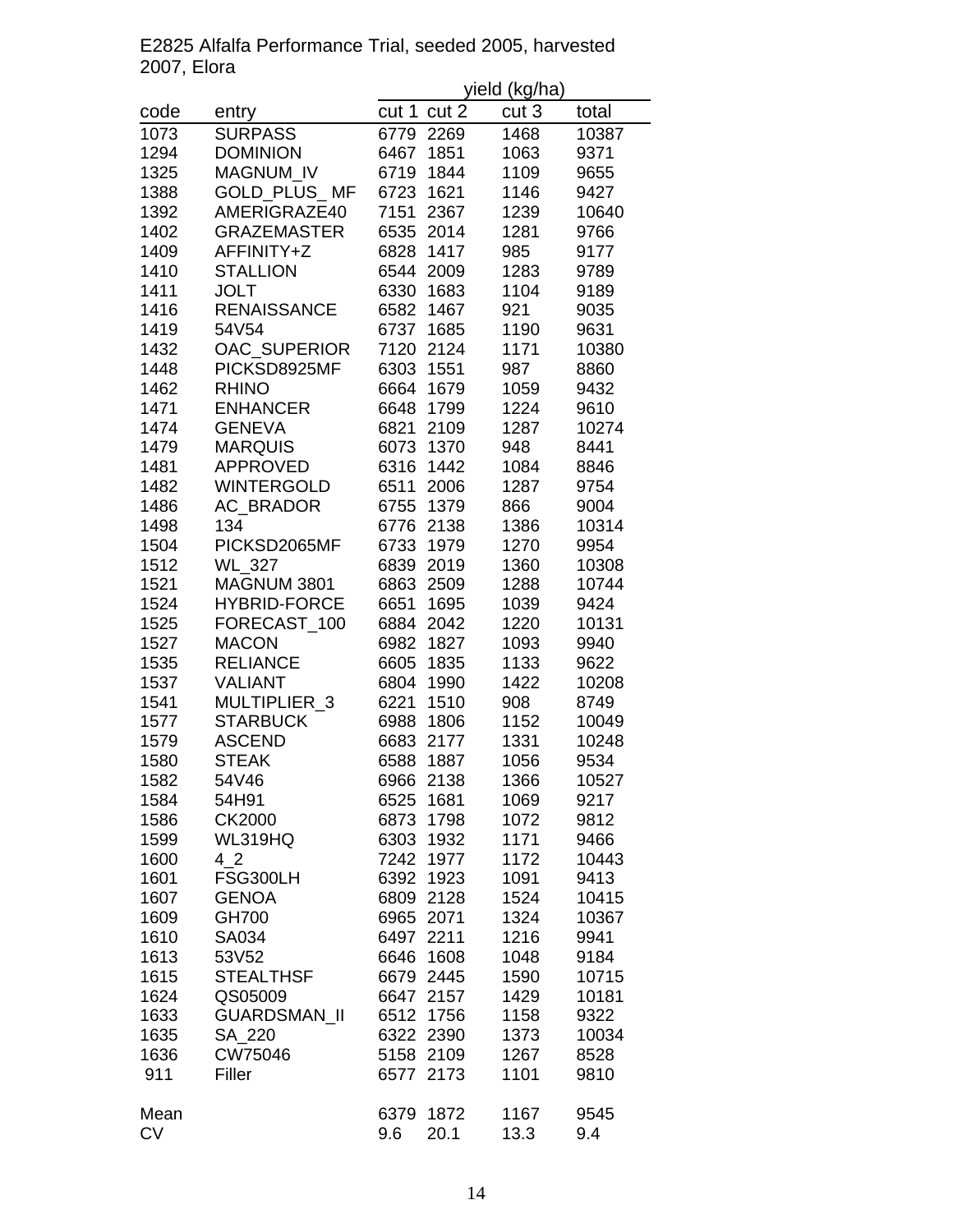E2829 Alfalfa Performance Trial, seeded 2005,harvested 2007, New Liskeard

|      |                     |           | Yield Kg/Ha  |           |           |
|------|---------------------|-----------|--------------|-----------|-----------|
| Code | Entry               | $1st$ cut | $2^{nd}$ cut | Total '07 | Total '06 |
| 1582 | 54V46               | 6452      | 4423         | 11424     | 12282     |
| 1471 | <b>ENHANCER</b>     | 6157      | 4147         | 11396     | 12149     |
| 1615 | <b>STEALTHSF</b>    | 6300      | 4470         | 11861     | 11643     |
| 1636 | CW75046             | 6671      | 5142         | 11714     | 11764     |
| 1504 | PICKSD2065MF        | 6404      | 4135         | 11059     | 12273     |
| 1609 | GH700               | 6538      | 5082         | 11358     | 11854     |
| 1613 | 53V52               | 6557      | 4315         | 10940     | 12185     |
| 1388 | GOLD_PLUS_MF        | 6442      | 4063         | 11481     | 11535     |
| 1486 | <b>AC BRADOR</b>    | 6243      | 4363         | 10685     | 12299     |
| 1432 | OAC_SUPERIOR        | 6595      | 4171         | 11223     | 11659     |
| 1073 | <b>SURPASS</b>      | 6271      | 4255         | 10804     | 12044     |
| 1410 | <b>STALLION</b>     | 6509      | 4255         | 10863     | 11965     |
| 1527 | <b>MACON</b>        | 6718      | 4447         | 10472     | 12311     |
| 1411 | <b>JOLT</b>         | 6128      | 3919         | 10922     | 11862     |
| 1448 | PICKSD8925MF        | 6509      | 4015         | 10649     | 12070     |
| 1482 | <b>WINTERGOLD</b>   | 6699      | 4027         | 10843     | 11855     |
| 1600 | 4 2                 | 6262      | 4638         | 11301     | 11367     |
| 1294 | <b>DOMINION</b>     | 6680      | 4279         | 10790     | 11864     |
| 1537 | <b>VALIANT</b>      | 6785      | 4518         | 11409     | 11222     |
| 1512 | <b>WL 327</b>       | 6347      | 4339         | 10621     | 11991     |
| 1525 | FORECAST_100        | 6195      | 4255         | 10888     | 11526     |
| 1607 | <b>GENOA</b>        | 6652      | 4854         | 11339     | 11062     |
| 1584 | 54H91               | 6404      | 4399         | 10748     | 11606     |
| 1479 | <b>MARQUIS</b>      | 6262      | 4075         | 10279     | 12057     |
| 1524 | <b>HYBRID-FORCE</b> | 6243      | 4111         | 10501     | 11769     |
| 1535 | <b>RELIANCE</b>     | 6290      | 4327         | 10707     | 11534     |
| 1586 | <b>CK2000</b>       | 6385      | 4375         | 10803     | 11399     |
| 1521 | MAGNUM 3801         | 6414      | 4195         | 10930     | 11241     |
| 1541 | MULTIPLIER 3        | 6535      | 4650         | 10436     | 11733     |
| 1599 | WL319HQ             | 6633      | 4602         | 10774     | 11391     |
| 1633 | <b>GUARDSMAN II</b> | 6328      | 4830         | 10676     | 11329     |
| 1416 | <b>RENAISSANCE</b>  | 6328      | 4063         | 10466     | 11499     |
| 1462 | <b>RHINO</b>        | 6252      | 4207         | 10301     | 11651     |
| 1409 | AFFINITY+Z          | 6233      | 3943         | 10697     | 11240     |
| 1580 | <b>STEAK</b>        | 6319      | 4267         | 10718     | 11143     |
| 1610 | SA034               | 6633      | 4674         | 10816     | 11029     |
| 1419 | 54V54               | 6119      | 4219         | 10329     | 11513     |
| 1579 | <b>ASCEND</b>       | 6385      | 4674         | 11064     | 10680     |
| 1392 | AMERIGRAZE40        | 6233      | 4219         | 10363     | 11311     |
| 911  | Filler              | 6890      | 5369         | 10031     | 11612     |
| 1601 | FSG300LH            | 6528      | 4782         | 10652     | 10883     |
| 1474 | <b>GENEVA</b>       | 6328      | 4315         | 10555     | 10868     |
| 1402 | <b>GRAZEMASTER</b>  | 6319      | 4099         | 10656     | 10736     |
| 1325 | <b>MAGNUM IV</b>    | 6585      | 4470         | 10765     | 10549     |
| 1577 | <b>STARBUCK</b>     | 6757      | 4542         | 10929     | 10341     |
| 1498 | 134                 | 6376      | 4219         | 10746     | 10374     |
| 1624 | QS05009             | 6224      | 4303         | 10896     | 10187     |
| 1481 | <b>APPROVED</b>     | 6252      | 4411         | 9975      | 10907     |
| 1635 | <b>SA 220</b>       | 6509      | 5022         | 10494     | 9712      |
| Mean |                     | 6426      | 4397         | 10823     | 11451     |
| C.V. |                     | 6.0%      | 7.7%         | 5.3%      | 8.0%      |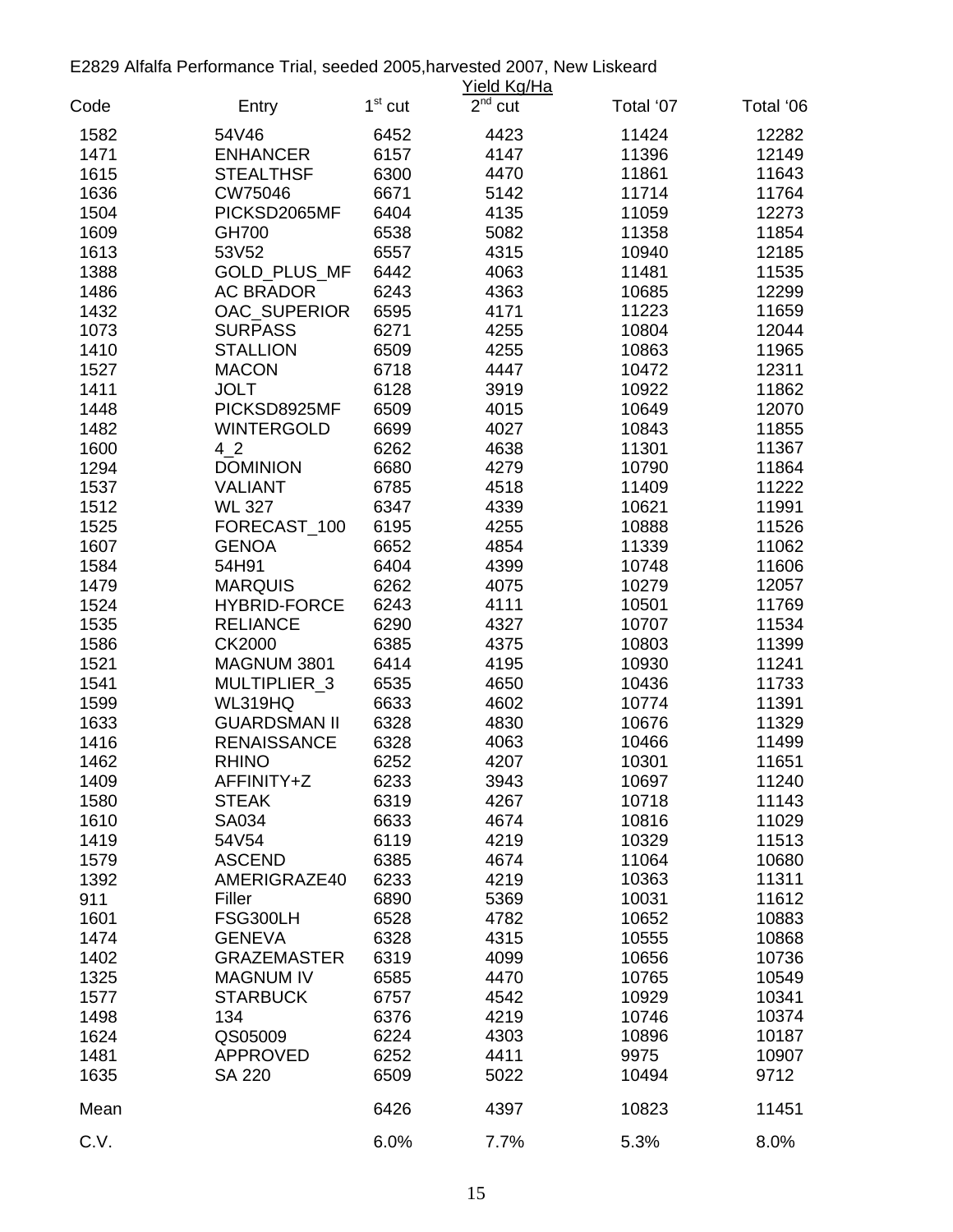ONTARIO New Liskeard Orchard Grass Performance Expt. 2833 Seeded 2005

|          |             | 2007       | (kg/ha)    |        |        |              |
|----------|-------------|------------|------------|--------|--------|--------------|
| Code     | Cultivar    | Cut<br>- 1 | - 2<br>Cut | Tot07  |        | Tot06 2yrTot |
|          |             |            |            |        |        |              |
| 3003 KAY |             | 5008       | 2703       | 7710   | 8656   | 16366        |
| 3066     | RAPIDO      | 4792       | 2879       | 7671   | 8855   | 16526        |
| 3078     | AC SPLENDOR | 4324       | 2347       | 6671   | 9531   | 16202        |
| 3079     | OKAY        | 5227       | 2691       | 7918   | 9690   | 17607        |
| 3086     | HAYMATE     | 5490       | 2986       | 8477   | 10052  | 18529        |
| 3094     | ORCA        | 4742       | 2743       | 7485   | 9916   | 17401        |
| 3096     | OG9401      | 5130       | 2826       | 7956   | 10886  | 18842        |
| 3104     | HAKA        | 4333       | 2647       | 6980   | 9444   | 16424        |
|          |             |            |            |        |        |              |
| 900      | Mean        | 4881       | 2728       | 7608   | 9629   | 17237        |
| 901      | <b>CV</b>   | 13.9       | 15.1       | 12.9   | 6.9    | 8.5          |
| 905      | MCV         | 17.0       | 18.4       | 15.8   | 8.4    | 10.3         |
| 902      | LSD         | 827.6      | 501.7      | 1199.0 | 808.2  | 1773.7       |
| 906      | LSR         | 71.0       | 78.4       | 66.4   | 36.2   | 67.2         |
| 907      | Pr>F(Trts)  | 0.2240     | 0.5589     | 0.2814 | 0.0037 | 0.1046       |
| 908      | R_square    | 36.1       | 30.1       | 33.0   | 60.4   | 41.3         |
|          |             |            |            |        |        |              |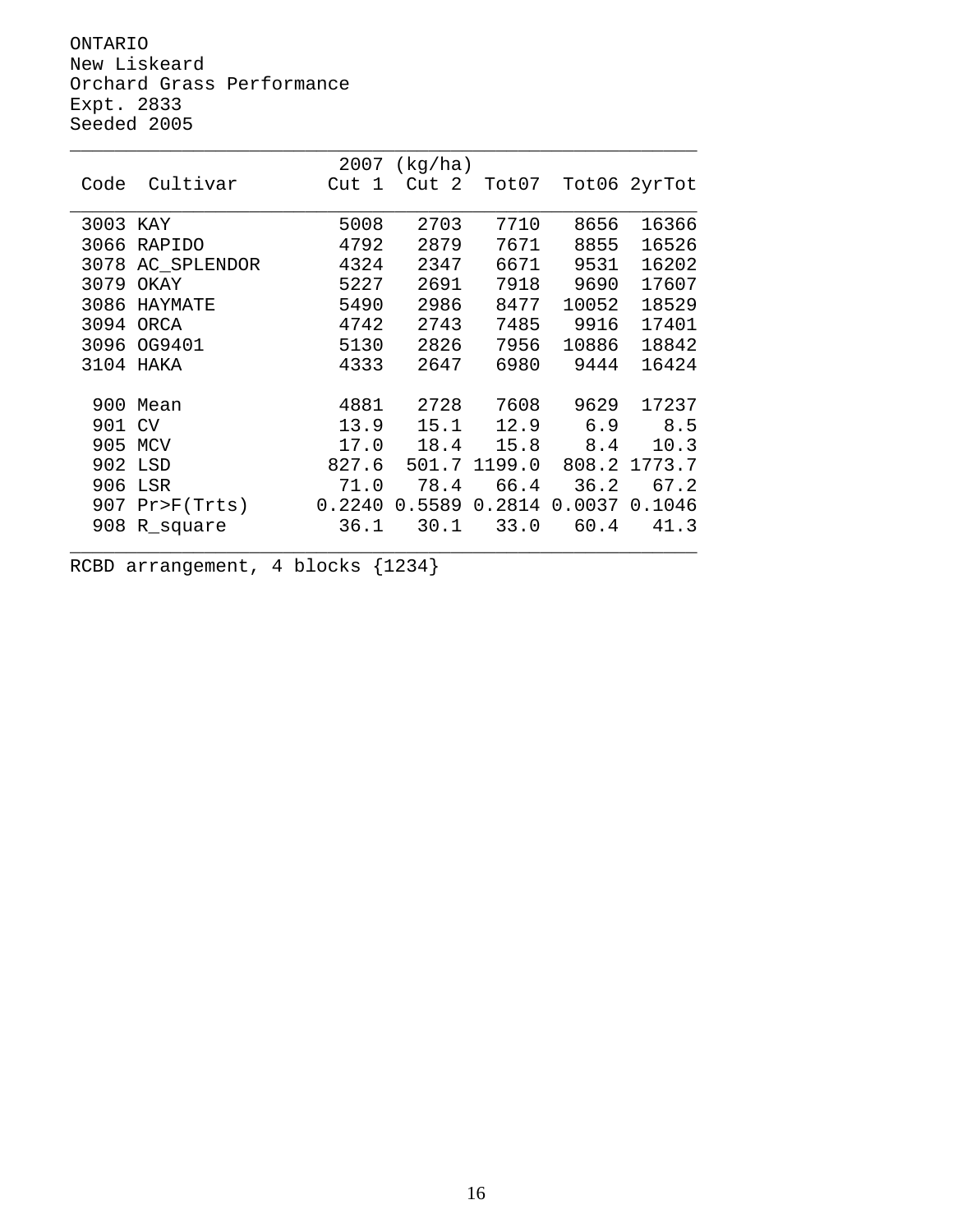ONTARIO New Liskeard Orchard Grass Registration Expt. 6002 Seeded 2006

|      |                | 2007       | (kg/ha) |        |
|------|----------------|------------|---------|--------|
| Code | Cultivar       | Cut<br>- 1 | Cut 2   | Tot07  |
|      |                |            |         |        |
| 3078 | AC_SPLENDOR    | 5044       | 2644    | 7688   |
| 3079 | OKAY           | 5457       | 2676    | 8133   |
| 3086 | HAYMATE        | 5751       | 3137    | 8888   |
| 3096 | OG9401         | 5391       | 2789    | 8180   |
| 3111 | OG0001         | 5872       | 3217    | 9088   |
| 3110 | OG01           | 5991       | 2823    | 8814   |
|      |                |            |         |        |
| 900  | Mean           | 5584       | 2881    | 8465   |
| 901  | CV             | 10.7       | 10.7    | 7.8    |
| 905  | MCV            | 13.3       | 13.3    | 9.7    |
| 902  | LSD            | 744.0      | 382.9   | 819.5  |
| 906  | LSR            | 78.6       | 66.9    | 58.5   |
| 907  | $Pr$ $F(Trts)$ | 0.2864     | 0.0846  | 0.0607 |
| 908  | R_square       | 36.4       | 67.1    | 58.4   |
|      |                |            |         |        |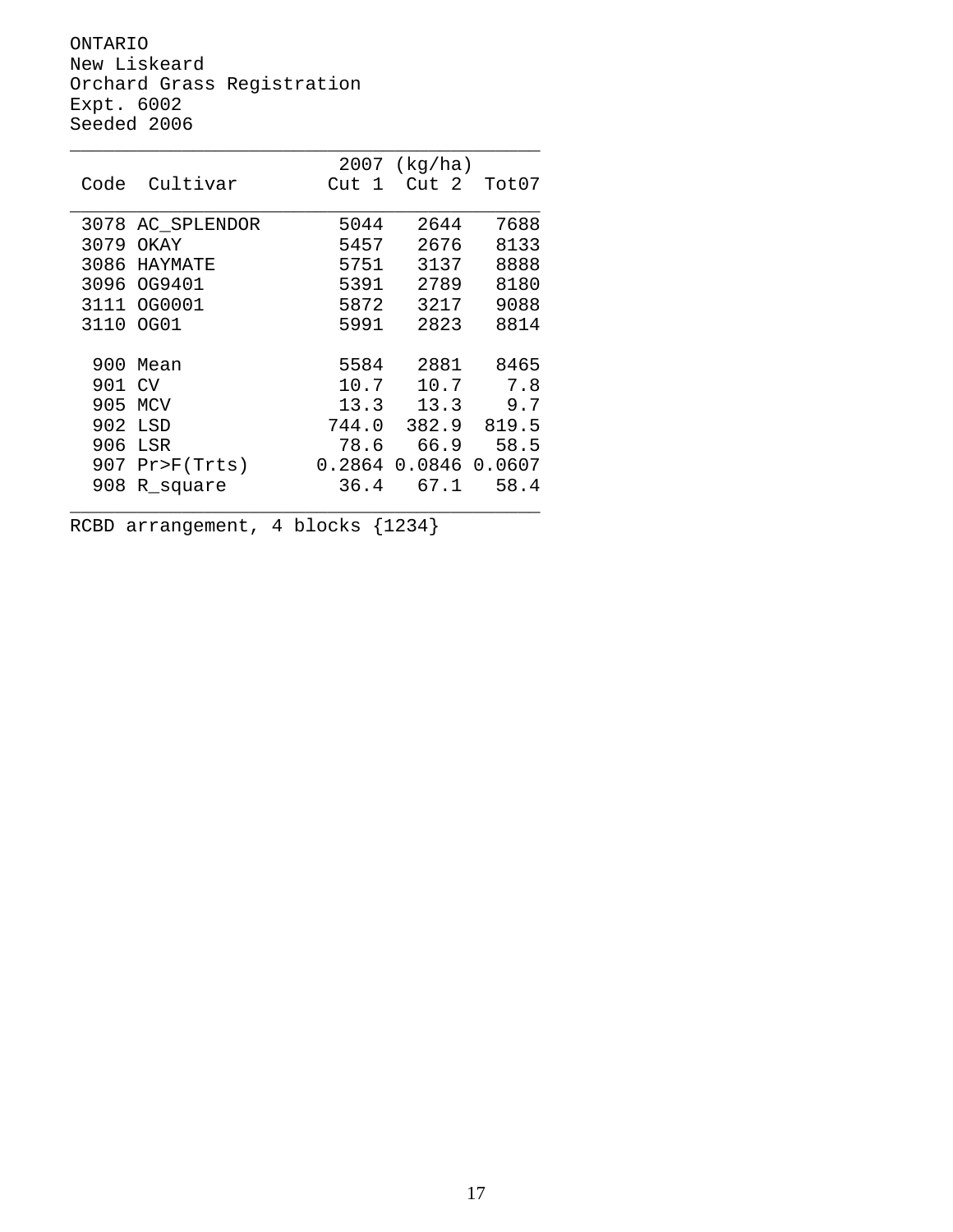ONTARIO New Liskeard Tall Fescue Registration Expt. 3003 Seeded 2003

|        |                  | 2007   | (kq/ha)           |                  |        |        |        |              |
|--------|------------------|--------|-------------------|------------------|--------|--------|--------|--------------|
| Code   | Cultivar         | Cut 1  | Cut 2             | Tot07            | Tot06  | Tot05  | Tot04  | 4yrTot       |
|        |                  |        |                   |                  |        |        |        |              |
| 5008   | COMMON           | 4336   | 3047              | 7383             | 10928  | 5480   | 11164  | 34955        |
|        | 5031 BOR_86218   | 5006   | 2493              | 7499             | 10759  | 5830   | 10614  | 34702        |
| 5523   | COURTENAY        | 5715   | 2777              | 8493             | 11355  | 6640   | 10829  | 37318        |
|        |                  |        |                   |                  |        |        |        |              |
|        | 900 Mean         | 5019   | 2772              | 7791             | 11014  | 5984   | 10869  | 35658        |
| 901 CV |                  | 3.8    | 10.2              | 3.2              | 10.3   | 7.7    | 4.4    | 4.7          |
|        | 905 MCV          | 5.3    | 14.1              | 4.4              | 14.1   | 10.6   | 6.1    | 6.4          |
|        | 902 LSD          | 263.8  | 390.1             | 339.3            | 1554.1 | 631.3  |        | 662.5 2284.8 |
|        | 906 LSR          | 19.1   | 70.4              | 30.6             | 260.4  | 54.4   | 120.5  | 87.3         |
|        | $907$ Pr>F(Trts) | 0.0003 | .0853<br>$\Omega$ | 0017<br>$\Omega$ | 0.7557 | 0.0299 | 0.3355 | 0.1239       |
|        | 908 R_square     | 94.9   | 67.9              | 89.9             | 28.2   | 76.5   | 49.7   | 56.7         |
|        |                  |        |                   |                  |        |        |        |              |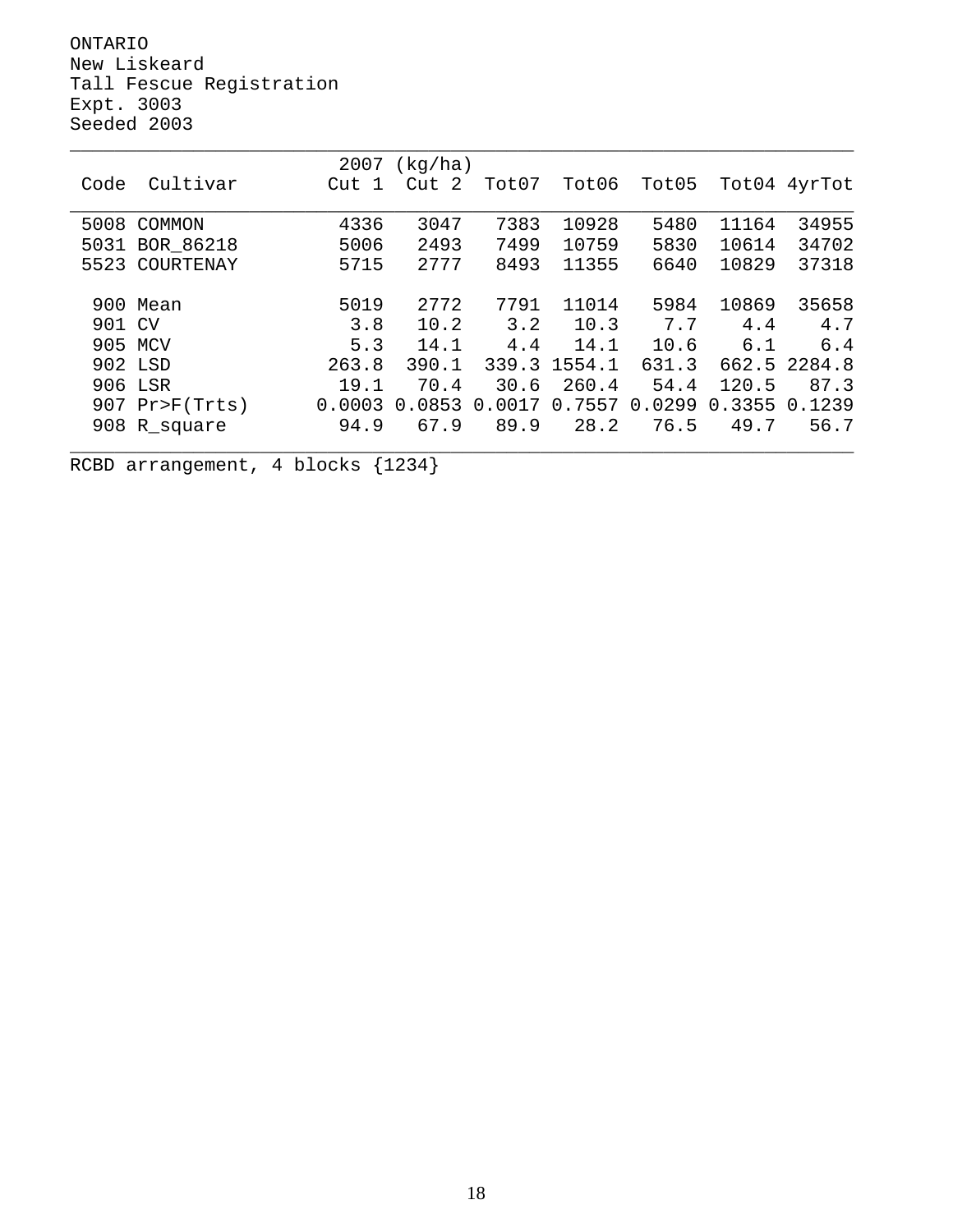ONTARIO New Liskeard Tall Fescue 2004 Expt. 4004 Seeded 2004

|        |            | 2007   | (kq/ha) |        |        |        |              |
|--------|------------|--------|---------|--------|--------|--------|--------------|
| Code   | Cultivar   | Cut 1  | Cut 2   | Tot07  | Tot06  |        | Tot05 3yrTot |
|        |            |        |         |        |        |        |              |
| 5032   | EXCELLA    | 4118   | 2350    | 6467   | 10038  | 5669   | 22174        |
| 5523   | COURTENAY  | 5585   | 2511    | 8097   | 11262  | 6328   | 25687        |
|        |            |        |         |        |        |        |              |
| 900    | Mean       | 4851   | 2431    | 7282   | 10650  | 5999   | 23931        |
| 901 CV |            | 5.3    | 10.1    | 6.6    | 10.6   | 4.0    | 4.6          |
| 905    | MCV        | 8.9    | 16.9    | 11.0   | 17.7   | 6.7    | 7.6          |
|        | 902 LSD    | 430.5  | 410.0   | 804.5  | 1886.3 | 399.8  | 1814.7       |
|        | 906 LSR    | 29.3   | 253.6   | 49.4   | 154.1  | 60.7   | 51.7         |
| 907    | Pr>F(Trts) | 0.0068 | 0.4241  | 0.0206 | 0.2241 | 0.0331 | 0.0229       |
| 908    | R_square   | 95.6   | 53.7    | 88.9   | 55.6   | 92.2   | 88.6         |
|        |            |        |         |        |        |        |              |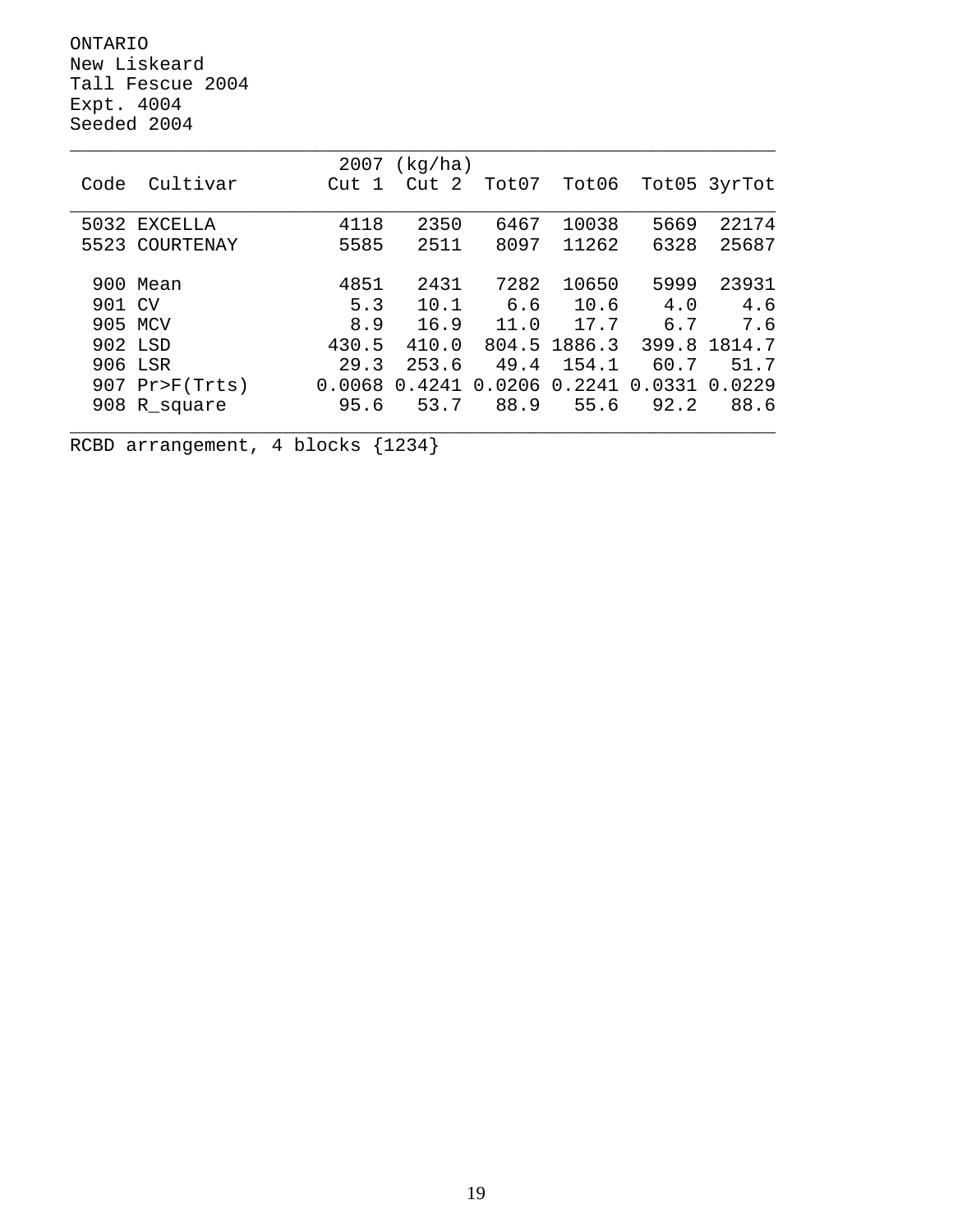ONTARIO Kemmptville Tall Fescue 2004 Seeded 2004

|                  |                  | $2007$ (kg/ha) |       |  |
|------------------|------------------|----------------|-------|--|
| Cultivar<br>Code | Cut <sub>1</sub> | Cut 2 Tot07    |       |  |
|                  |                  |                |       |  |
| 5032 EXCELLA     | 6989             | 4252           | 11241 |  |
| 5523 COURTENAY   | 8345             | 5687           | 14031 |  |
|                  |                  |                |       |  |
| 900 Mean         | 7667             | 4969           | 12636 |  |
| 901 CV           | 10.6             | 4.0            | 8.0   |  |
| SE Mean          | 452.2            | 378.7          | 786.4 |  |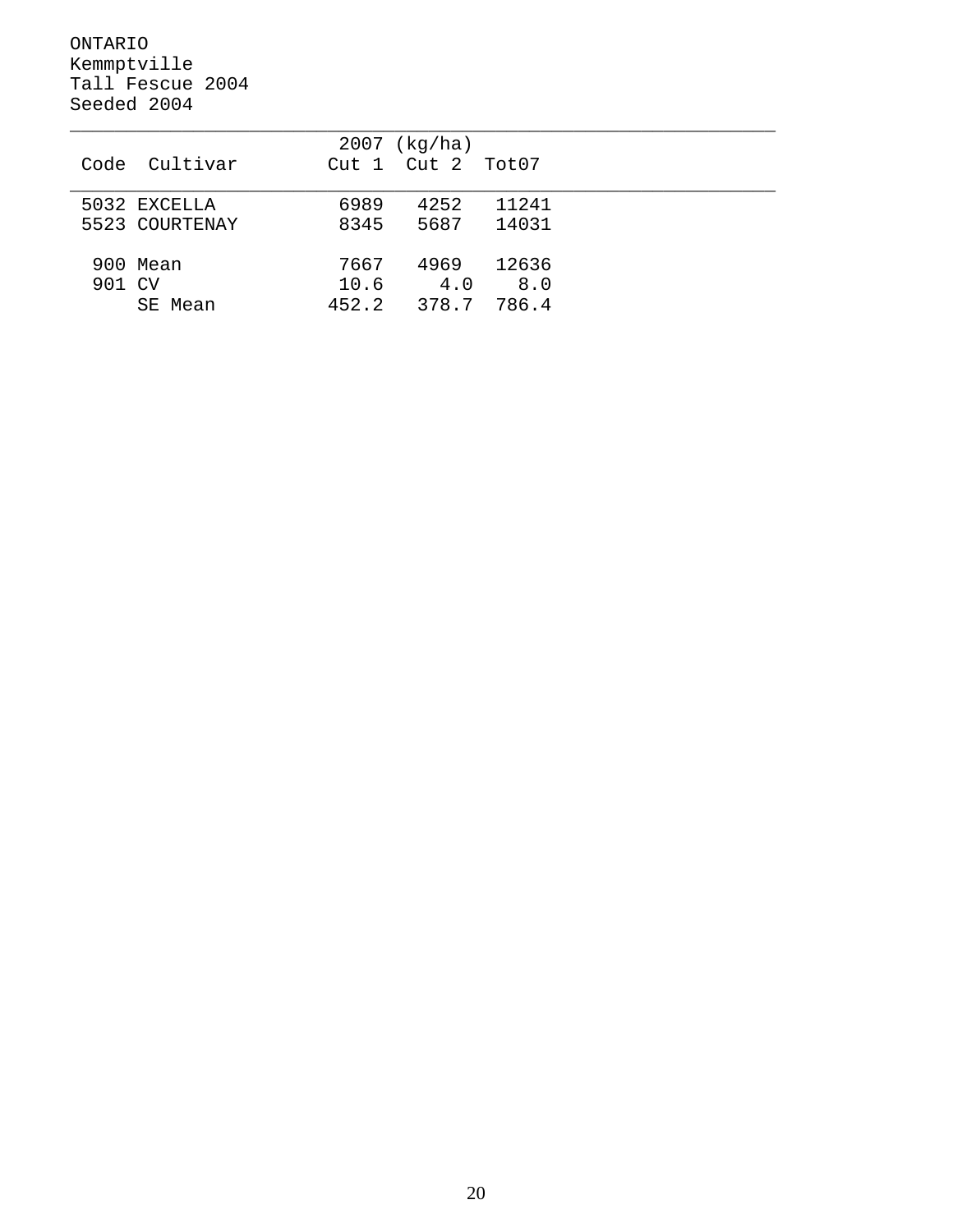ONTARIO Kemptville Reed Canary Test 2004 Expt. 4005 Seeded 2004

|               | $2007$ (kg/ha)          |
|---------------|-------------------------|
| Code Cultivar | Cut 2 Tot07<br>Cut 1    |
|               |                         |
| 5013 PALATON  | 17822<br>7350<br>10472  |
| 5036 PR04-01  | 21127<br>13526<br>7601  |
|               |                         |
| 900 Mean      | 11999<br>7475 19475     |
| 901 CV        | 5.5<br>9.0<br>6.6       |
| SE Mean       | 209.1<br>803.4<br>700.6 |
|               |                         |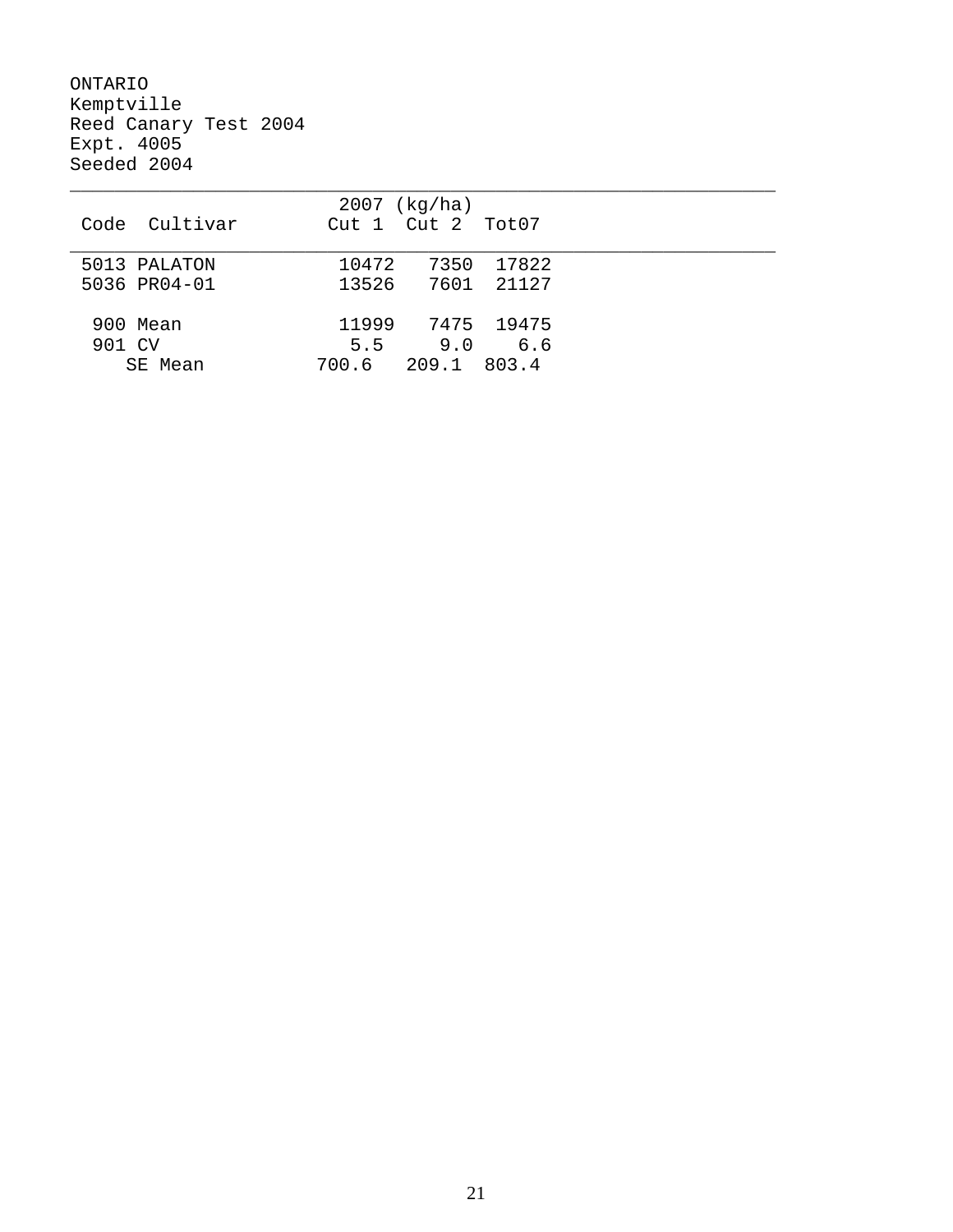ONTARIO New Liskeard Reed Canary Test 2004 Expt. 4005 Seeded 2004

|        |              | 2007   | (kq/ha) |        |        |        |              |
|--------|--------------|--------|---------|--------|--------|--------|--------------|
| Code   | Cultivar     | Cut 1  | Cut 2   | Tot07  | Tot06  |        | Tot05 3yrTot |
|        |              |        |         |        |        |        |              |
|        | 5013 PALATON | 4436   | 3533    | 7969   | 10533  | 7752   | 26254        |
|        | 5036 PR04-01 | 4515   | 3346    | 7861   | 9784   | 7332   | 24977        |
|        |              |        |         |        |        |        |              |
| 900    | Mean         | 4475   | 3440    | 7915   | 10159  | 7542   | 25616        |
| 901 CV |              | 10.5   | 14.4    | 12.2   | 4.2    | 10.1   | 1.8          |
|        | 905 MCV      | 17.5   | 23.9    | 20.2   | 7.0    | 16.7   | 2.9          |
|        | 902 LSD      | 783.3  | 823.2   | 1600.4 | 714.6  | 1262.2 | 746.8        |
|        | 906 LSR      | 992.8  | 441.5   | 1488.0 | 95.4   | 300.3  | 58.5         |
| 907    | Pr>F(Trts)   | 0.8096 | 0.6314  | 0.8556 | 0.0913 | 0.4930 | 0.0304       |
| 908    | R_square     | 35.6   | 38.4    | 33.7   | 85.6   | 68.0   | 97.2         |
|        |              |        |         |        |        |        |              |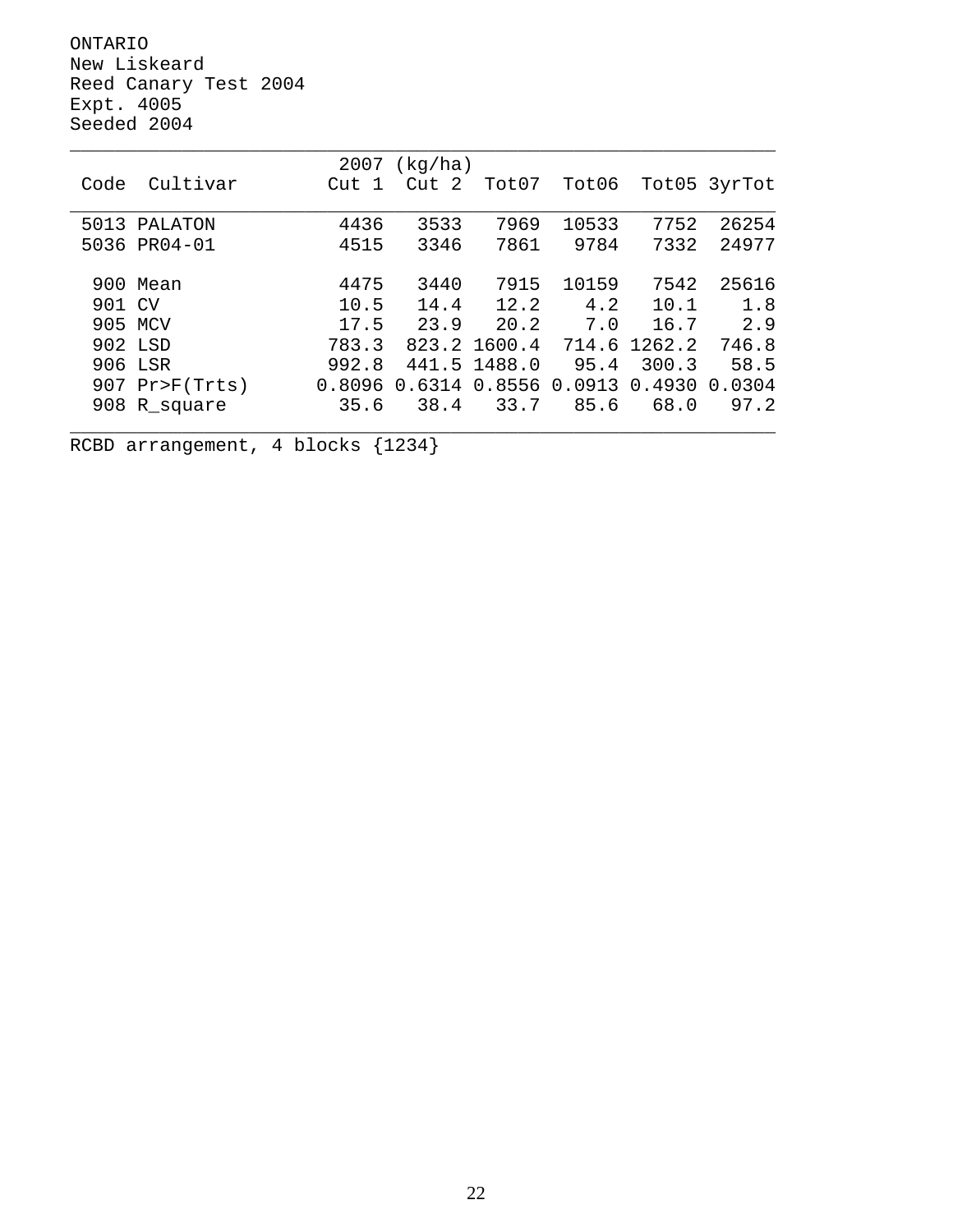ONTARIO New Liskeard Timothy Registration Test Expt. 3002 Seeded 2003

|      |               | 2007   | (kg/ha) |        |        |        |              |
|------|---------------|--------|---------|--------|--------|--------|--------------|
| Code | Cultivar      | Cut 1  | Tot07   | Tot06  | Tot05  |        | Tot04 4yrTot |
|      |               |        |         |        |        |        |              |
| 6002 | CLIMAX        | 5397   | 5397    | 10214  | 5855   | 8249   | 29714        |
| 6026 | <b>ITASCA</b> | 6253   | 6253    | 10281  | 6082   | 9352   | 31968        |
| 6030 | TORO          | 5631   | 5631    | 10338  | 6041   | 9484   | 31493        |
| 6050 | RICHMOND      | 5621   | 5621    | 10339  | 6547   | 9786   | 32293        |
| 6156 | BOR 9911      | 5740   | 5740    | 9997   | 6231   | 9035   | 31004        |
| 6157 | YPRA-7        | 5777   | 5777    | 10723  | 5723   | 10309  | 32532        |
| 6158 | $YPCB-4$      | 5881   | 5881    | 11311  | 6443   | 9539   | 33174        |
| 6159 | $YPTB-2$      | 5587   | 5587    | 10309  | 6615   | 10366  | 32877        |
|      |               |        |         |        |        |        |              |
| 900  | Mean          | 5736   | 5736    | 10439  | 6192   | 9515   | 31882        |
| 901  | CV            | 9.5    | 9.5     | 8.4    | 9.9    | 5.3    | 5.9          |
| 905  | MCV           | 11.6   | 11.6    | 10.2   | 12.0   | 6.5    | 7.1          |
| 902  | LSD           | 663.8  | 663.8   | 1065.2 | 744.9  | 617.7  | 2276.3       |
| 906  | LSR           | 77.5   | 77.5    | 81.1   | 83.5   | 29.2   | 65.8         |
| 907  | Pr > F(Trts)  | 0.5485 | 0.5485  | 0.5555 | 0.3843 | 0.0002 | 0.2381       |
| 908  | R_square      | 29.0   | 29.0    | 29.8   | 40.4   | 75.3   | 37.7         |
|      |               |        |         |        |        |        |              |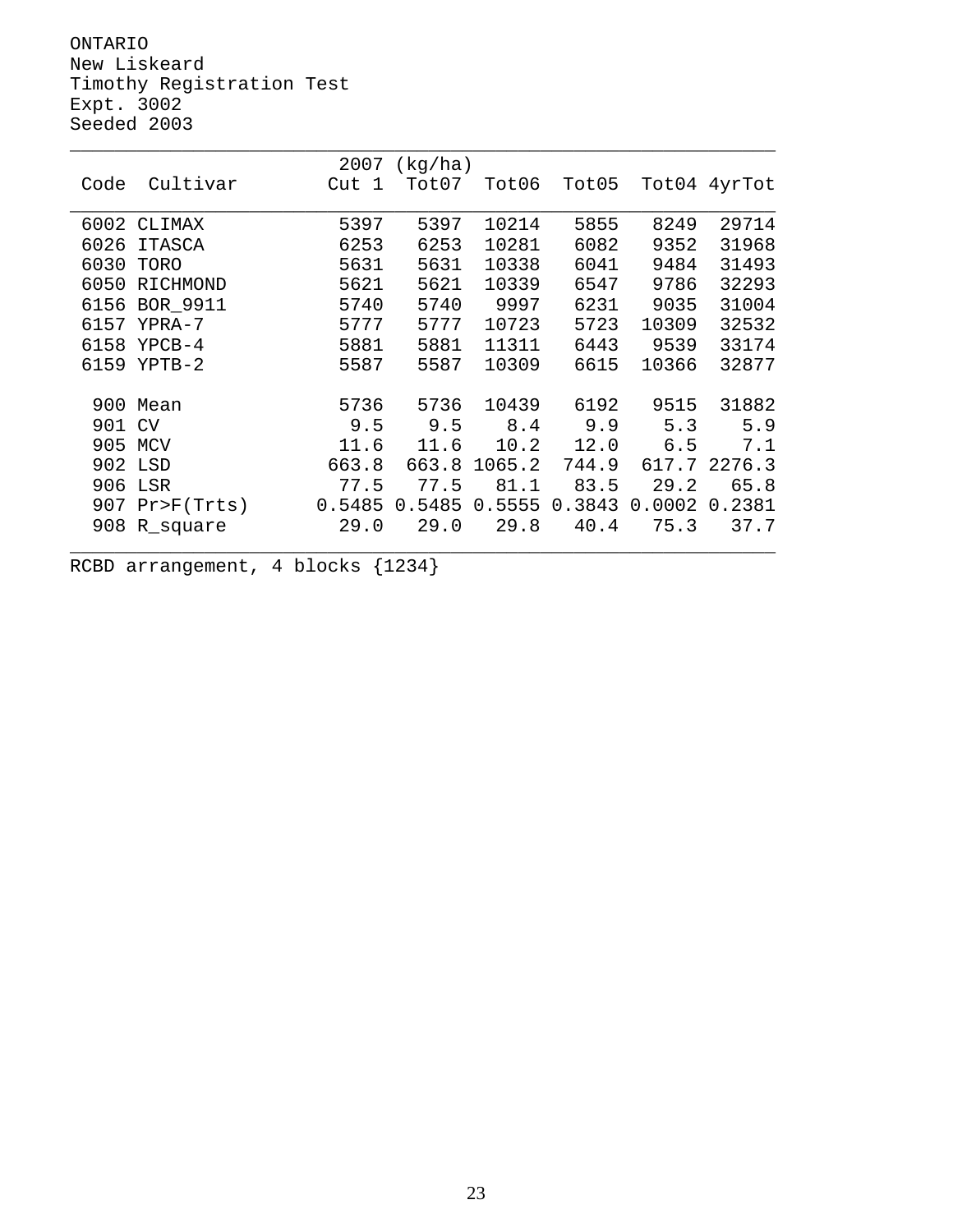ONTARIO New Liskeard Late Timothy Registration Expt. 4002 Seeded 2004

|        |                  | 2007   | (kg/ha) |        |        |              |
|--------|------------------|--------|---------|--------|--------|--------------|
| Code   | Cultivar         | Cut 1  | Tot07   | Tot06  |        | Tot05 3yrTot |
|        |                  |        |         |        |        |              |
| 6002   | CLIMAX           | 4836   | 4836    | 8740   | 5175   | 18752        |
| 6026   | ITASCA           | 4723   | 4723    | 9847   | 5282   | 19852        |
| 6161   | NS04-T01         | 5164   | 5164    | 10892  | 5143   | 21200        |
|        |                  |        |         |        |        |              |
|        | 900 Mean         | 4908   | 4908    | 9827   | 5200   | 19934        |
| 901 CV |                  | 3.8    | 3.8     | 6.2    | 7.6    | 3.6          |
| 905    | MCV              | 5.2    | 5.2     | 8.5    | 10.5   | 4.9          |
|        | 902 LSD          | 254.0  | 254.0   | 832.9  | 545.3  | 975.2        |
| 906    | LSR              | 57.5   | 57.5    | 38.7   | 393.4  | 39.8         |
|        | $907$ Pr>F(Trts) | 0.0355 | 0.0355  | 0.0077 | 0.8728 | 0.0087       |
|        | 908 R_square     | 91.2   | 91.2    | 84.4   | 70.7   | 87.3         |
|        |                  |        |         |        |        |              |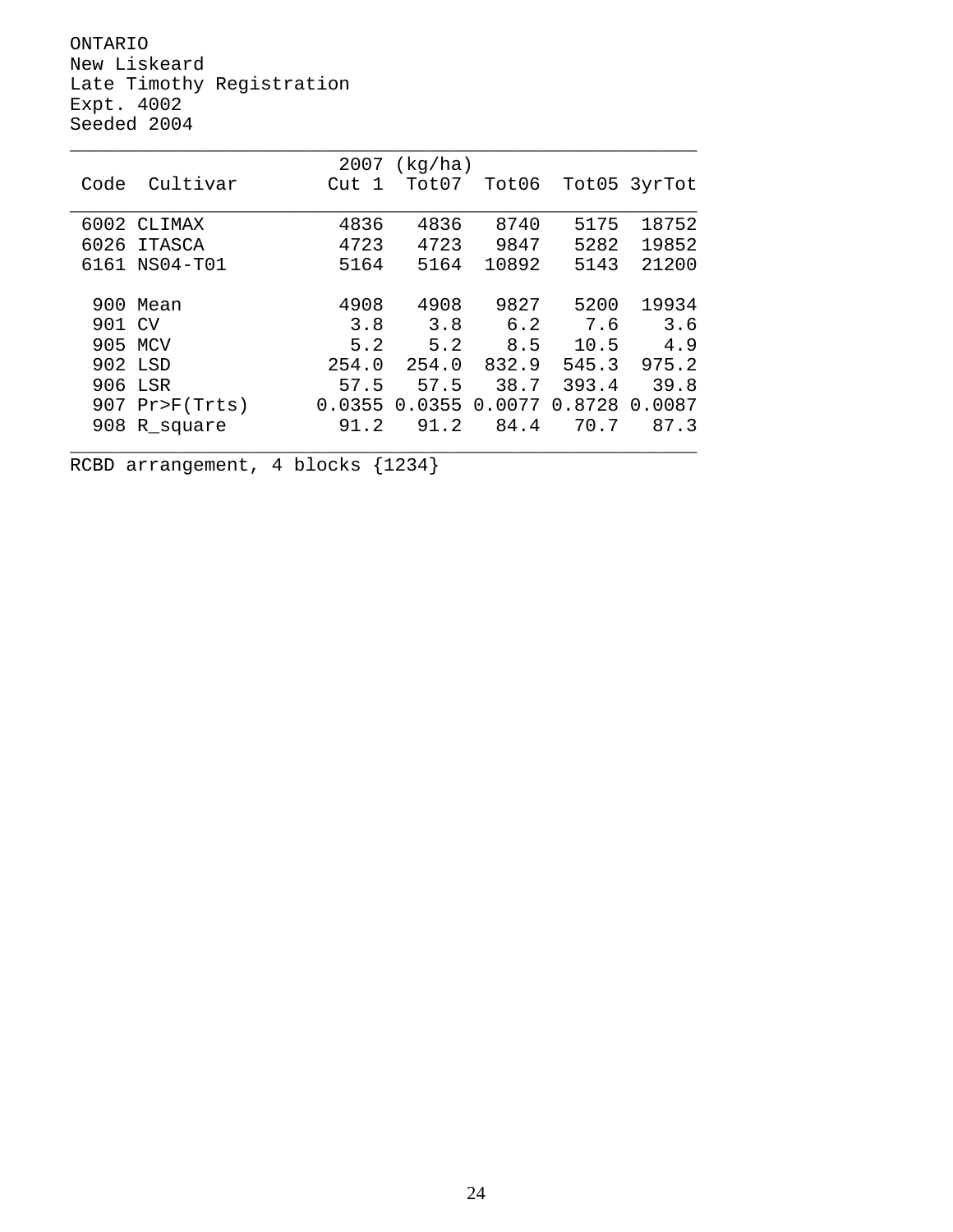#### ONTARIO Kemptville Late Timothy Registration

Seeded 2004

| Code          | Cultivar                                    | 2007<br>Cut 1        | (kg/ha)               | Cut 2 Tot07             |  |
|---------------|---------------------------------------------|----------------------|-----------------------|-------------------------|--|
|               | 6002 CLIMAX<br>6026 ITASCA<br>6161 NS04-T01 | 9135<br>8938<br>8719 | 5288<br>5166<br>5785  | 14423<br>14104<br>14505 |  |
| 900<br>901 CV | Mean<br>SE Mean                             | 8931<br>7.9<br>235.8 | 5413<br>15.3<br>715.3 | 14344<br>6.7<br>863.2   |  |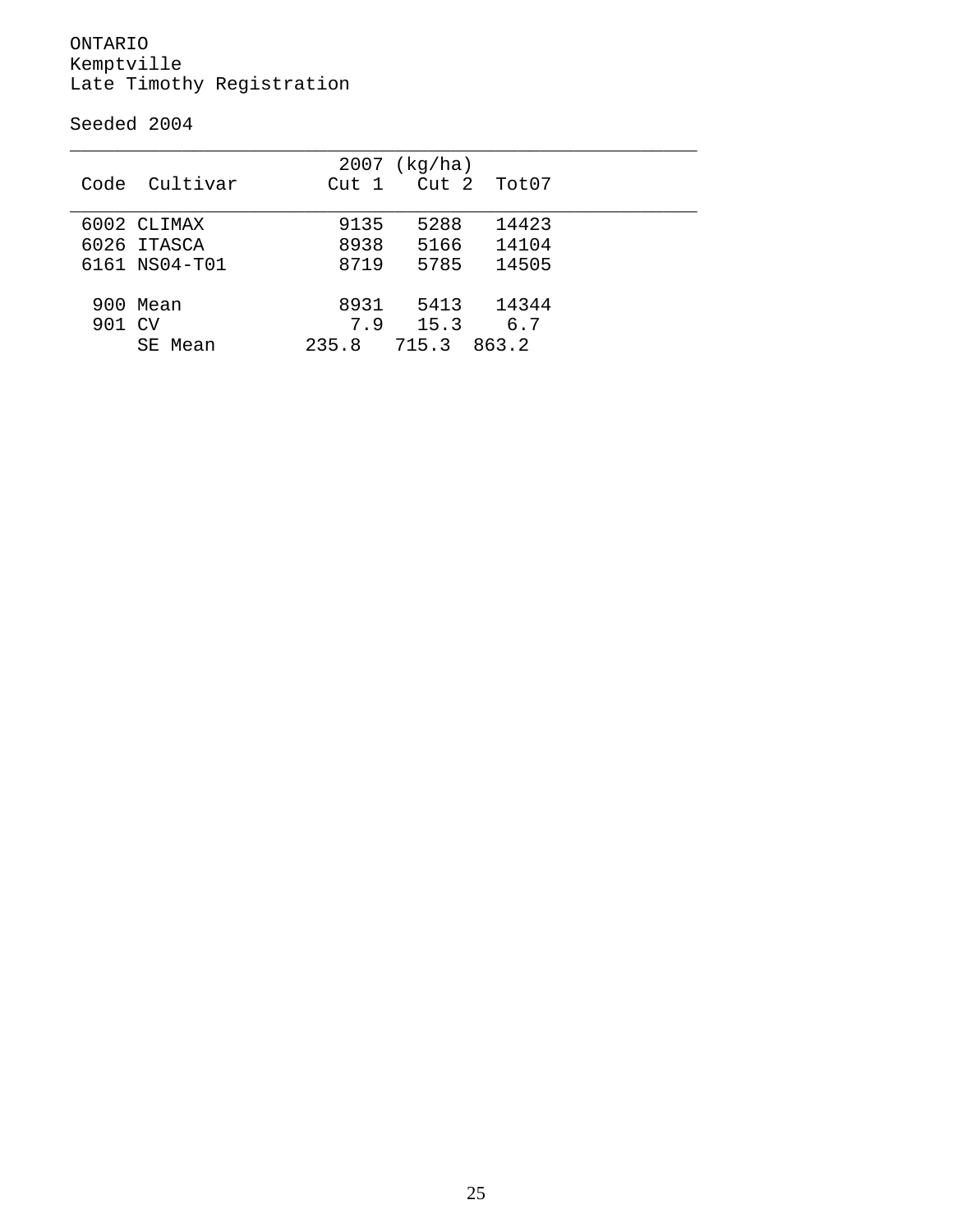ONTARIO New Liskeard Meadow Fescue Test 2004 Expt. 4003 Seeded 2004

|        |                  | 2007   | (kq/ha) |        |        |              |
|--------|------------------|--------|---------|--------|--------|--------------|
| Code   | Cultivar         | Cut 1  | Tot07   | Tot06  |        | Tot05 3yrTot |
|        |                  |        |         |        |        |              |
| 5033   | MIMER            | 3100   | 3100    | 6797   | 5753   | 15651        |
| 5034   | <b>EPTC</b>      | 3317   | 3317    | 7722   | 6158   | 17196        |
| 5035   | MERIFEST         | 3459   | 3459    | 8388   | 5424   | 17270        |
|        |                  |        |         |        |        |              |
|        | 900 Mean         | 3292   | 3292    | 7636   | 5778   | 16706        |
| 901 CV |                  | 7.9    | 7.9     | 6.6    | 5.5    | 4.8          |
|        | 905 MCV          | 10.8   | 10.8    | 9.0    | 7.5    | 6.6          |
|        | 902 LSD          | 356.6  | 356.6   | 690.1  | 435.9  | 1099.5       |
|        | 906 LSR          | 99.5   | 99.5    | 43.4   | 59.4   | 67.9         |
|        | $907$ Pr>F(Trts) | 0.2245 | 0.2245  | 0.0126 | 0.0462 | 0.0488       |
| 908    | R_square         | 62.3   | 62.3    | 84.6   | 86.7   | 79.8         |
|        |                  |        |         |        |        |              |